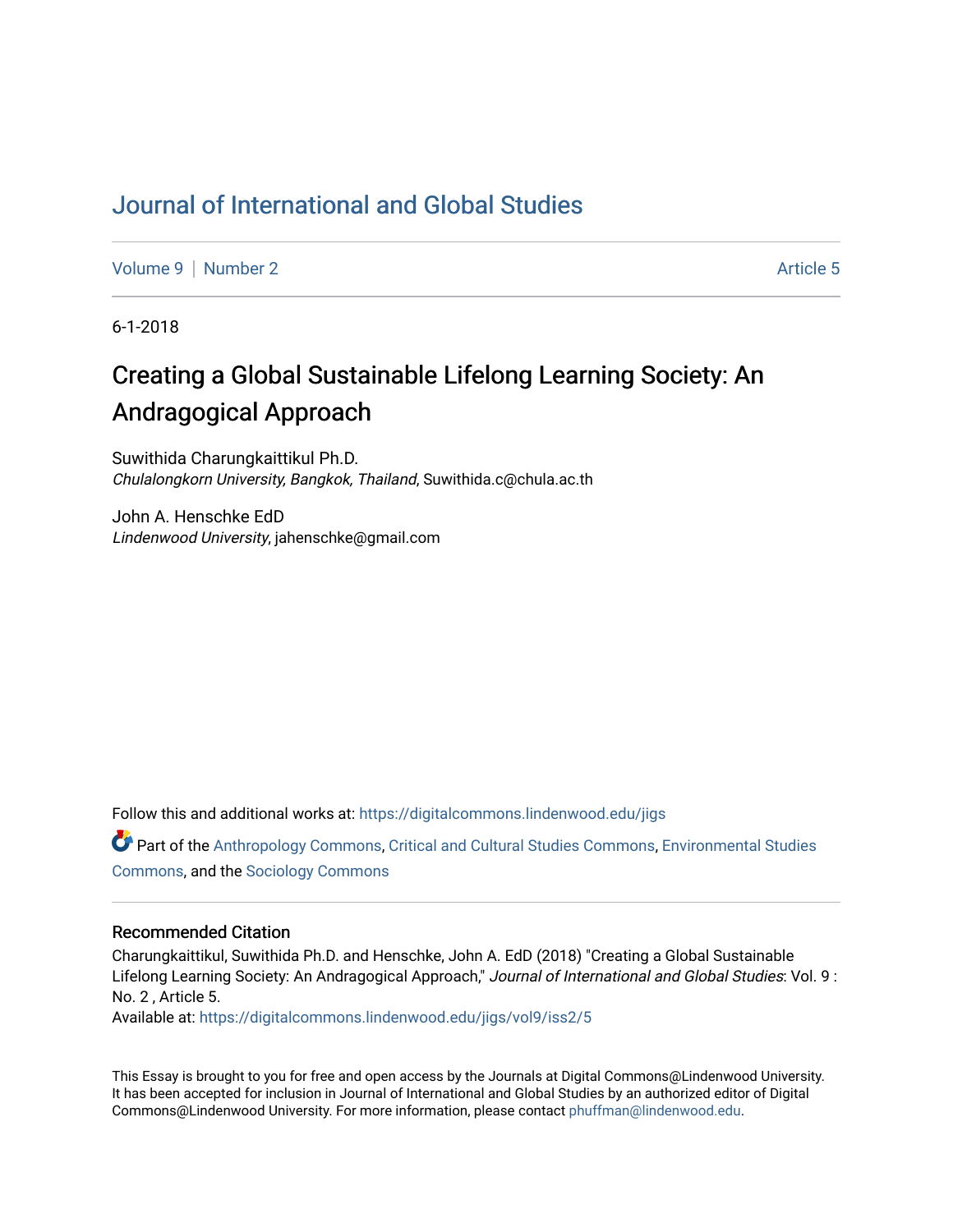# Creating a Global Sustainable Lifelong Learning Society: An Andragogical Approach

Suwithida Charungkaittikul PhD Faculty of Education Chulalongkorn University Bangkok, Thailand Suwithida.c@chula.ac.th

John A. Henschke EdD Education Department Lindenwood University St. Charles, Missouri Jhenschke1@lindenwood.edu

# **Abstract**

Today, the world is changing, reestablishing the role of education in order to have a developed society. This study aims to explore the practical application of andragogy as a key element for creating a sustainable lifelong learning society, to propose strategies for developing a lifelong learning society using andragogical concepts, to enhance "andragogy" as a scientific academic discipline and to expand on the horizon of andragogical assumptions and processes put forth by Malcolm Knowles. The literature on andragogy demonstrates the need to consider the

future of andragogy, which may strengthen the theory and allow for the assumptions and processes to further guide this aspect of adult education. While the journey towards a lifelong

learning society will continue to evolve, the lessons learned may help to identify key facilitating factors as well as pitfalls to be avoided in formulating more comprehensive lifelong learning society development strategies in the future.

**Keywords:** andragogy, adult education, lifelong learning society, global/sustainable development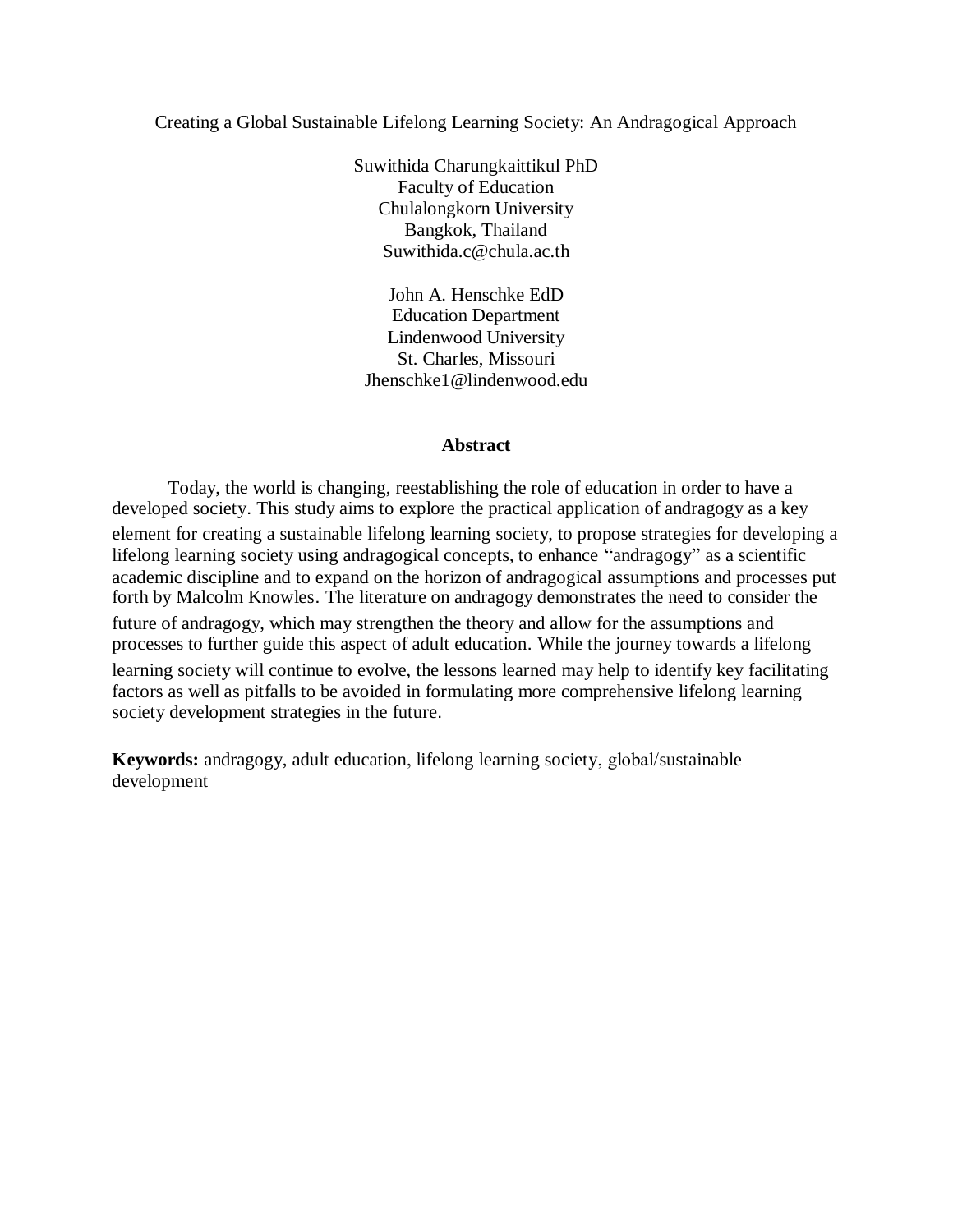We are experiencing significant changes in the area of work and witnessing major shifts from the industrial age to the world of globalization, a knowledge-based economy, and technological evolution, where knowledge is considered as a country's most valued asset and primary source of power (Knight, 1995). In this period of change and transition, the competitive advantages of each country consequently depend on the availability and maintenance of a labor force with the necessary knowledge, practical skills, and ability to innovate. Therefore, many countries have respected the new developmental concept to promote the continual learning of individuals and society. Faure et al. (1972) stated the following in his preamble:

If learning involves all of one's life, in the sense of both timespan and diversity, and all of society, including its social and economic as well as its educational resources, then we must go even further than the necessary overhaul of *'*educational systems' until we reach the stage of a learning society. (pp. xxxiii-xxxiv).

The learning society approach aims to balance economic, social, natural and environmental aspects, social responsibility, and resources of society; and the learning society and andragogy may also help in transforming the people into knowledge citizens and knowledge workers (Charungkaittikul & Henschke, 2014; Wildemeersch et al., 2000).

A definition of the learning society is the following:

individuals residing within one locality, an agency or a community engaged in single or multiple matters simultaneously*.* It involves preservation, nourishment, rehabilitation, protection, promotion, assistance, development, and distribution through information technology, learning resources, local wisdoms and knowledge that allow members of the society to create, share, and use knowledge, common skills, and opinions with fellow members of the same and other communities on a regular lifelong basis*.* They generate new knowledge and appropriate knowledge management systems, as well as making the best life decisions for the prosperity and well*-*being of its people*.* (Charungkaittikul, 2011, p. 45)

Leading employers and organizations in both public and private organizations have shown that investing in andragogical adult learning for their workers is indispensable for competitiveness and growth (Gelpi, 1999; Vatcharasirisook, 2011). Consequently, there needs to be a radical change in the adult education, if adult learning for all working populations is to be more than a demagogic declaration. Many issues are involved in this, namely devising flexible and continuous adult learning and training to meet the learning requirements of the entire labor market and society, including the informal sector and all active populations; building partnerships; and ensuring equitable access.

Andragogy is defined as "the art and science of helping adults learn, in contrast to pedagogy as the art and science of teaching children" (Knowles, 1980, p. 43). The term andragogy has a long and rich history of development and evolution. According to Merriam (2001), andragogy contributes to the understanding of how adults learn, in what context, and the process of learning. However, previous studies on andragogy (Hartree, 1984; Davenport & Davenport, 1985; Pratt, 1993; Merriam, 2001; Rachal, 2002; Heller, 2004) demonstrated various problems inherent in the concept.

Nevertheless, Cercone (2008) pointed out the four most popular adult learning theories: Experiential Learning, Transformative Learning, Self-Directed Learning, and Andragogy. She makes the case for each one's contribution toward understanding and supporting the adult learning internal process. Moreover, she declared that the theories of Self-Directed Learning, Transformative Learning, and Experiential Learning are all encompassed within the theory of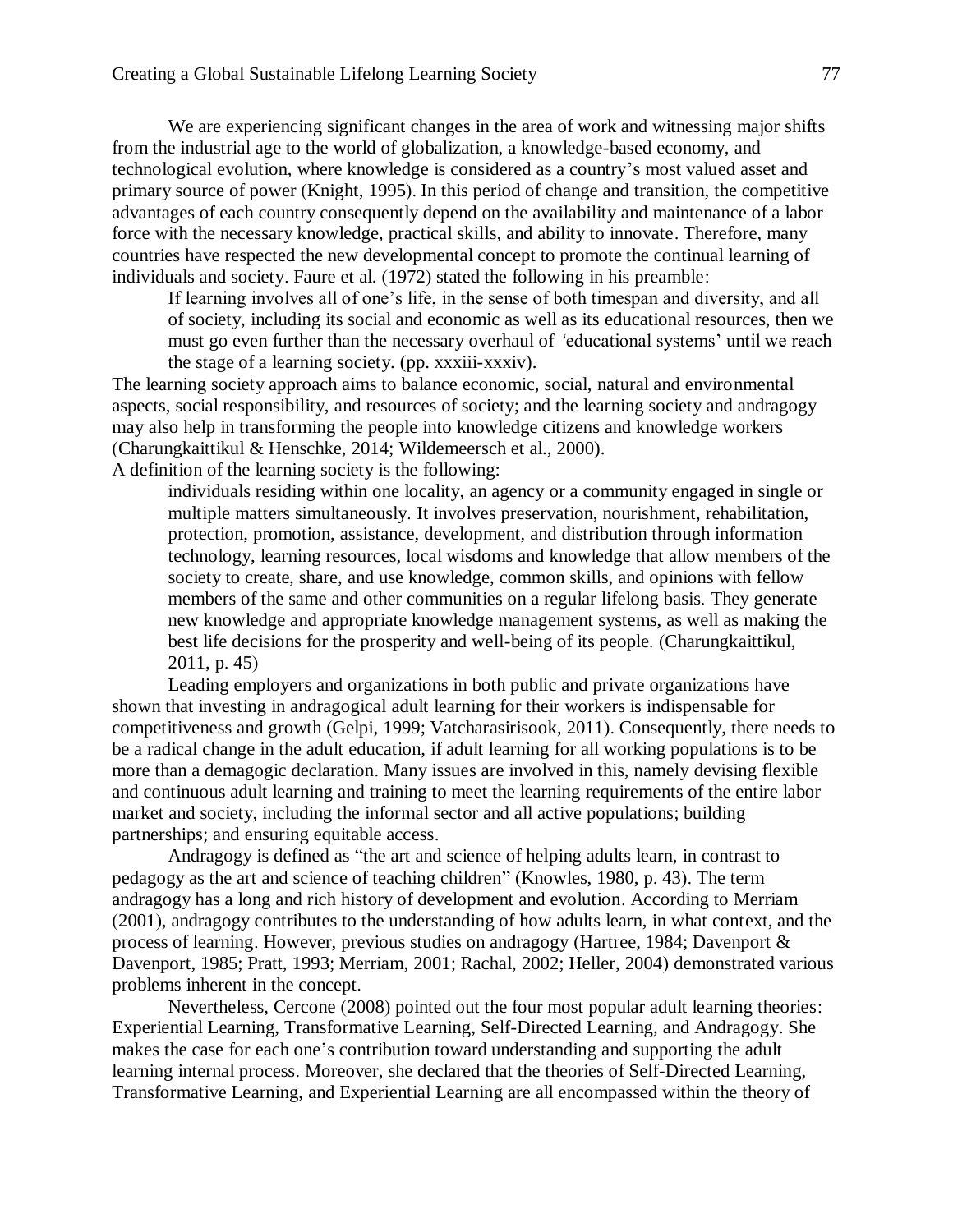Andragogy; and concluded that andragogy is the most comprehensive theory of adult learning and education, by comparison with the other three—of the 13 characteristics of adult learners, self-directed learning and transformative learning each support three, experiential learning supports four, and andragogy supports 10. The 13 characteristics of adult learners (Cercone, 2008) are as follows:

1. Adults may have some limitations and these should be considered in the design of (the online) learning environment.

2. Learning styles need to be considered.

3. Adults need to be actively involved in the learning process.

4. Adults need scaffolding to be provided by the instructor. Scaffolding should promote self-reliance, and it should allow learners to perform activities they were unable to perform without this support.

5. Adults have a pre-existing learning history and will need support to work in the new learner-centered paradigm.

6. Adults need the instructor acting as a facilitator.

7. Adults need consideration of their prior experience. The instructor should acknowledge this prior experience. Adults need to connect new knowledge to past events.

8. Adults need to see the link between what they are learning and how it will apply to their lives. They want to apply immediately their new knowledge. They are problemcentered.

9. Adults need to feel that learning focuses on issues that directly concern them and want to know what they are going to learn, how the learning will be conducted, and why it is important. The course should be learner-centered rather than teacher-centered.

10. Adults need to test their learning as they go along, rather than receive background theory. 11.Adult learning requires a climate that is collaborative, respectful, mutual, and informal.

12. Adults need to self-reflect on the learning process and be given support for transformational learning.

13. Adults need dialogue and social interaction must be provided. They need to collaborate with other students.

In addition, Henschke (2011) mentioned that the literature on andragogy should demonstrate the need to consider the future of andragogy, which would strengthen the theory and allow for the assumptions/characteristics to further guide adult education into the future. None of the research studies in the past has ever mentioned the possibility of a relationship between these two main concepts: "Andragogy," the art and science of helping adult learners; and "Learning Society," an emerging logical development of society (Faure et al., 1972) that positions education and learning as the key to a nation's economic and social development in a context of rapid change. Therefore, it would be beneficial to us all to consider andragogy from a different angle, especially the andragogical practices that drive individual learning and organizational learning, as well as societal learning.

It is essential to investigate the potential of the andragogical concept for the personal and collective development of people in general and for future societies. Our intention in this article is to propose a practical application of andragogy as a key vehicle for locally and regionally creating a sustainable lifelong learning society. The extensive background to this paper was provided by research studies (Knowles, 1990; Cooper & Henschke, 2003; Chan, 2010;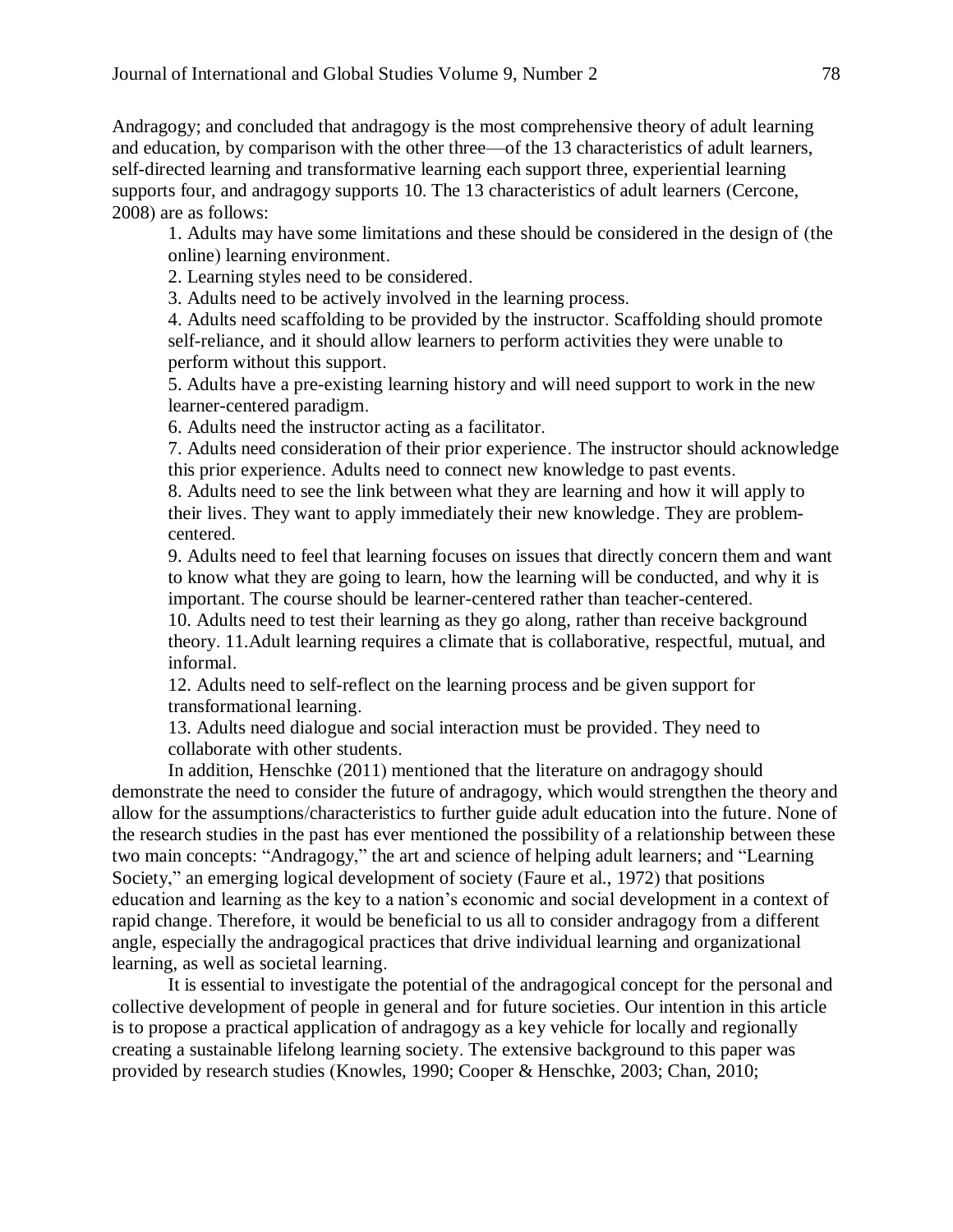Charungkaittikul, 2011; Henschke, 2011, 2013a, 2013b, 2016; Savicevic, 2000, 2008; and Stiglitz & Greenwald, 2014) conducted by worldwide education recently.

# **Andragogy Foundation**

The theory of andragogy describes the uniqueness of adult learners. The andragogical model is based on six key assumptions about the characteristics of adult learners and eight process elements by which adults learn best—both are the foundation of adult learning. Among the most useful elements in Malcolm Knowles's work are the six assumptions and eight learning processes of andragogy (Knowles, 1990; 1995). The six assumptions are (a) adults need to know a reason that makes sense to them, for whatever they need to learn; (b) adults have a deep need to be self-directing and take responsibility for themselves; (c) adults enter a learning activity with a quality and volume of experience that is a resource for their own and others' learning; (d) adults are ready to learn when they experience a need to know, or to be able to do, something to perform more effectively in some aspect of their life; (e) adults' orientation to learning is around life situations that are task, issue- or problem-centered, for which they seek solutions; and (f) adults are motivated much more internally than externally. Experience is the most important as adults are focusing more on the process rather than the content being taught. "Andragogy is an organized and sustained effort to assist adults to learn in a way that enhances their capacity to function as self*-*directed learners" (Mezirow, 1981, p. 21). The eight adult learning process elements are: preparation, a climate conducive to learning, mutual planning, collaborative need diagnosis, mutually set objectives, contracted designing of learning plans, collaboratively conducted activities, and learner-directed evaluation. The process elements need to be part of a continuous cycle. These assumptions and process elements serve as a guide to the educational theory of andragogy (Risley, 2012). Therefore, Knowles' significant body of work provides numerous explanations, designs, and strategies that may be adapted for practical use.

During the past decade, andragogy has come into increasing use by adult educators around the world (Henschke, 2015, 2016). In this way, the past becomes unified with present knowledge and action for moving us toward the future. Knowles (1990) indicated that:

The field of adult education has long sought a glue to bind its diverse institutions, clienteles, and activities into some sense of unity; perhaps andragogy will give at least a unifying theory*.* And, extended in its application to the concept of lifelong education and learning, perhaps andragogy will provide a unifying theme for all of education. (p. 53)

# **Andragogy and Lifelong Learning**

Andragogy remains one of the dominant models of adult education (Blaszczak, 2012), especially in this knowledge-based society, where knowledge is, simultaneously, an autonomic value and powerful social capital. Hence, lifelong learning is very important, which can ultimately lead to the formation of a lifelong learning society. Andragogy has a role to play in contributing to lifelong learning (Henschke, 2016), and influencing economic (Henschke, 2013b) and social development. Charungkaittikul (2011) and Charungkaittkul and Henschke (2014) argued that lifelong learners are the main component in learning society development. We need to rediscover this—a not very visible value in the language of lifelong learning.

The individual is at the heart of a lifelong learning system, and the realization of lifelong learning depends to a large degree on the capacity and motivation of individuals to take care of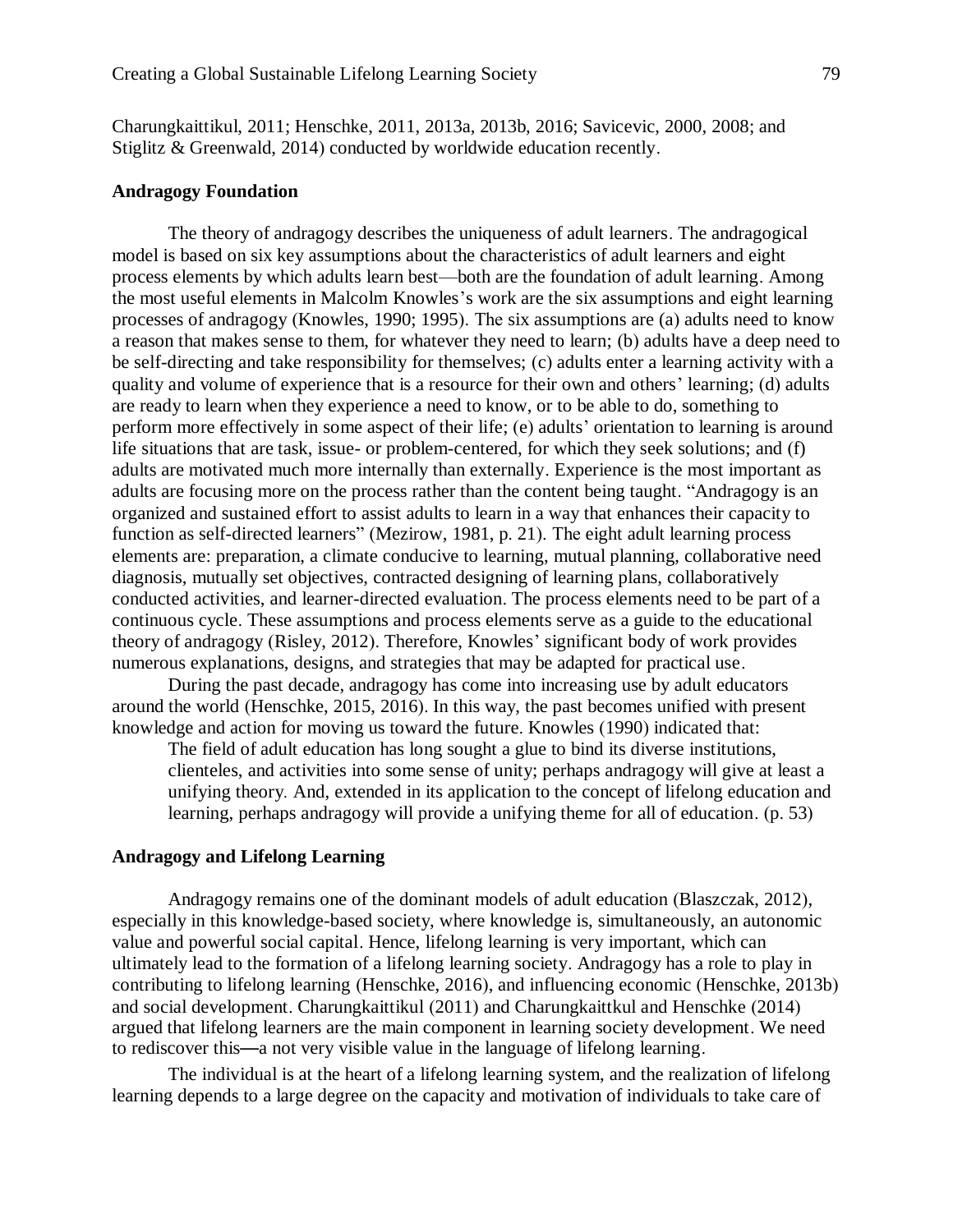their own learning (Tuijnman & Bostrom, 2002). Adult education is about being prepared in adult life to act in the cause of right because we are free individuals (Freire, 1972), even to be prepared to learn to resist (Newman, 2006) the powers that be. Henschke (2013a) pointed out that:

Andragogy may possibly be a scientific discipline for the study of the theory, processes, technology, and anything else of value and benefit including learning, teaching, instructing, guiding, leading, and modeling/exemplifying a way of life, which would bring adults to their full degree of humaneness. (p. 1)

Zmeyov (1998) indicated that andragogy is "the theory of adult learning that sets out the fundamentals of the activities of learners and teachers in planning, realizing, evaluating and correcting adult learning" (p. 106).

Additionally, an andragogical model focuses on procedures and resources aiding a learner in assimilating information and skills, aiming to improve the quality of adult life. Therefore, the role of andragogy in the 21<sup>st</sup> century is to support lifelong learning in three different aspects: economic progress and development; personal development and fulfilment; and social inclusiveness and democratic understanding and activity. With these triadic concepts of lifelong learning (Aspin & Chapman, 2001), the first element can be seen to represent the human capital perspective, the second element may represent both the personal and human capital perspectives, while the third is indicative of a social capital perspective on the concept of lifelong learning (Schuller and Field, 1998; Field, 2001; OECD, 2001b).

The two concepts of andragogy and lifelong learning are important in shaping an individual to enhance the capabilities in both personal and professional development. Nowadays, the combining of adult education and lifelong learning constitutes one of the most significant factors influencing individual growth, economic growth and social development (Blaszczak, 2013; and Henschke, 2013b).

# **Andragogy and Human Resource Development**

Human Resource Development (HRD) and andragogy share this interest in the facilitation of adults in their learning and professional development (Kessels, 2015), as well as to increase the human capital in knowledge, understanding, skill, attitude, value, and interest that an individual possesses to make an individual a productive worker (Besanko et al., 1996). Adult learning is defined as the process of adults gaining knowledge and expertise; it is inextricably intertwined with the practices and processes of HRD.

To obtain the aforementioned aim, Knowles (1980, 1990) emphasized that the organization needs to provide firstly, an educative environment which allows learning activities to adults and provide an environment that definitely facilitates learning (e.g., (a) respect for personality,; (b) participation in decision-making,; (c) freedom of expression and availability of information,; and (d) mutuality of responsibility in defining goals, planning, and conducive activities, and evaluating). Secondly, the organization should practice a democratic philosophy which is characterized by a concern for a person's development, a deep conviction as to the worth of every individual, and faith that people will make the right decisions for themselves if given the necessary information and support. Lastly, in this globalized world, exemplifying change and growth is very much needed for the organization to keep up with those changes (Knowles, 1980, 1990). This proposition is based on the premise that an organization tends to serve as a role model for those it influences. If its purpose is to encourage its personnel,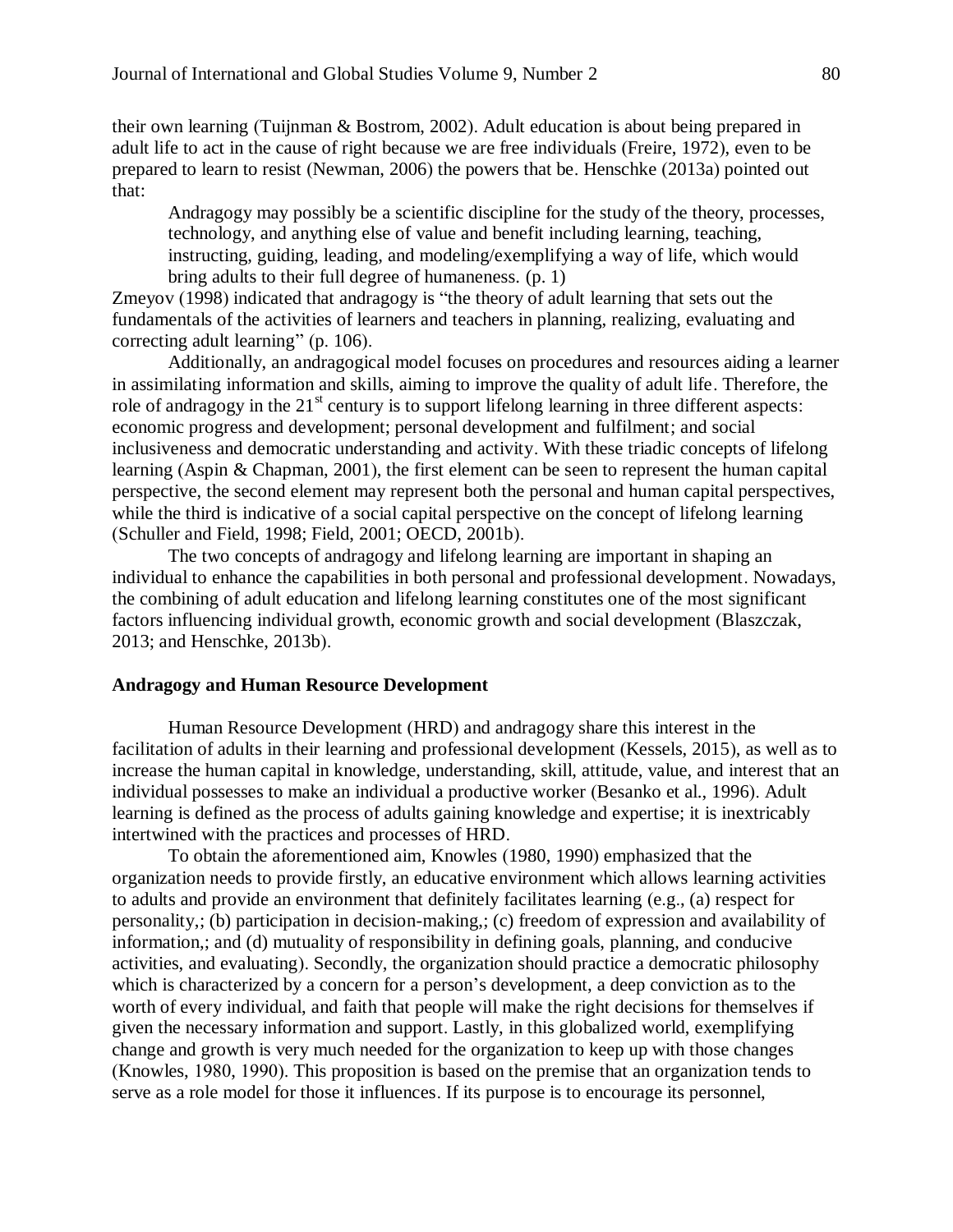members, or constituents to engage in a process of continuous change and growth, it is likely to succeed to the extent that it models the role of organizational change and growth. Therefore, an organization must be innovative as well as democratic if it is to provide an environment conducive to learning. Andragogy is a means available to organizations for furthering both individual learning and environment development purposes. Knowles (1980, 1990) suggests that successful change in corporations is somewhat dependent upon having a transforming environment of innovation, rather than having a static environment, in such dimensions as structure, atmosphere, management philosophy and attitudes, decision-making and policymaking, and communication (Knowles, 1980, 1990). Most people need a model for organizational transformation to take place. A teacher's most potent tool, for helping to transform learners and learning, is the example of her/his own behavior (and we would add his/her own way of knowing what he or she thinks she/he knows); then, it stands to reason that an organization's most effective instrument of influence for transformation and change in human capital management is the model of its own behavior and having a grasp of its own epistemology (how it knows what it knows). Moreover, an organization needs to be innovative in providing an environment conducive to the kind of learning (change) that leads to transformation into staying ahead of the curve in human capital management (Henschke, 2009).

HRD is based in learning, and every HRD practitioner should have the knowledge and understanding of the theories of adult learning (Nadler & Nadler, 1989). It also places a heavy responsibility on the manager. Knowles (1972) had earlier turned his attention to the role of the manager as an educator of adults, the one who can release and develop the potential of the human resources that are his company's principle asset. Consequently, andragogy can easily be viewed as one of the founding building blocks for HRD. Focusing on the learning and development aspects of adults in the context of their professional work, andragogy has offered valuable principles for organizing meaningful learning environments. HRD and andragogy share this interest in the facilitation of adults in their learning, professional development, and work setting.

# **Andragogy and Elements of Organizational Learning Capacities for Economically Flourishing**

In this section the authors elaborate the essential tools that underlie the andragogy concept which is not only the art and science of helping adults learn but a method that can increase the capacities of human resources in the organization using several past studies (e.g., Knowles, 1980; Henschke, 1989; Stanton, 2005; Chiva & Algre, 2009; and Vatcharasirisook, 2011).

*The Andragogical Modified Instructional Perspectives Inventory (MIPI).* Using andragogical principles, supervisors/adult educators can perform an important role in supporting, facilitating, and helping subordinates/learners to achieve subordinates' and the organization's goals. The andragogical Modified Instructional Perspectives Inventory (MIPI) has been validated three times and used in 27 completed doctoral dissertations in five U.S. universities. As this inventory is understood and used appropriately, it shows participants' job satisfaction and desire to stay learning and working within their organization. Additionally, in Cronback's alpha validation, the factors show "Teacher Trust of Learners" as consistently the strongest factor in the inventory (Henschke, 2016). Moreover, this strength of trust has been consistent throughout using the MIPI. To be effective, an andragogue needs to combine the reciprocity among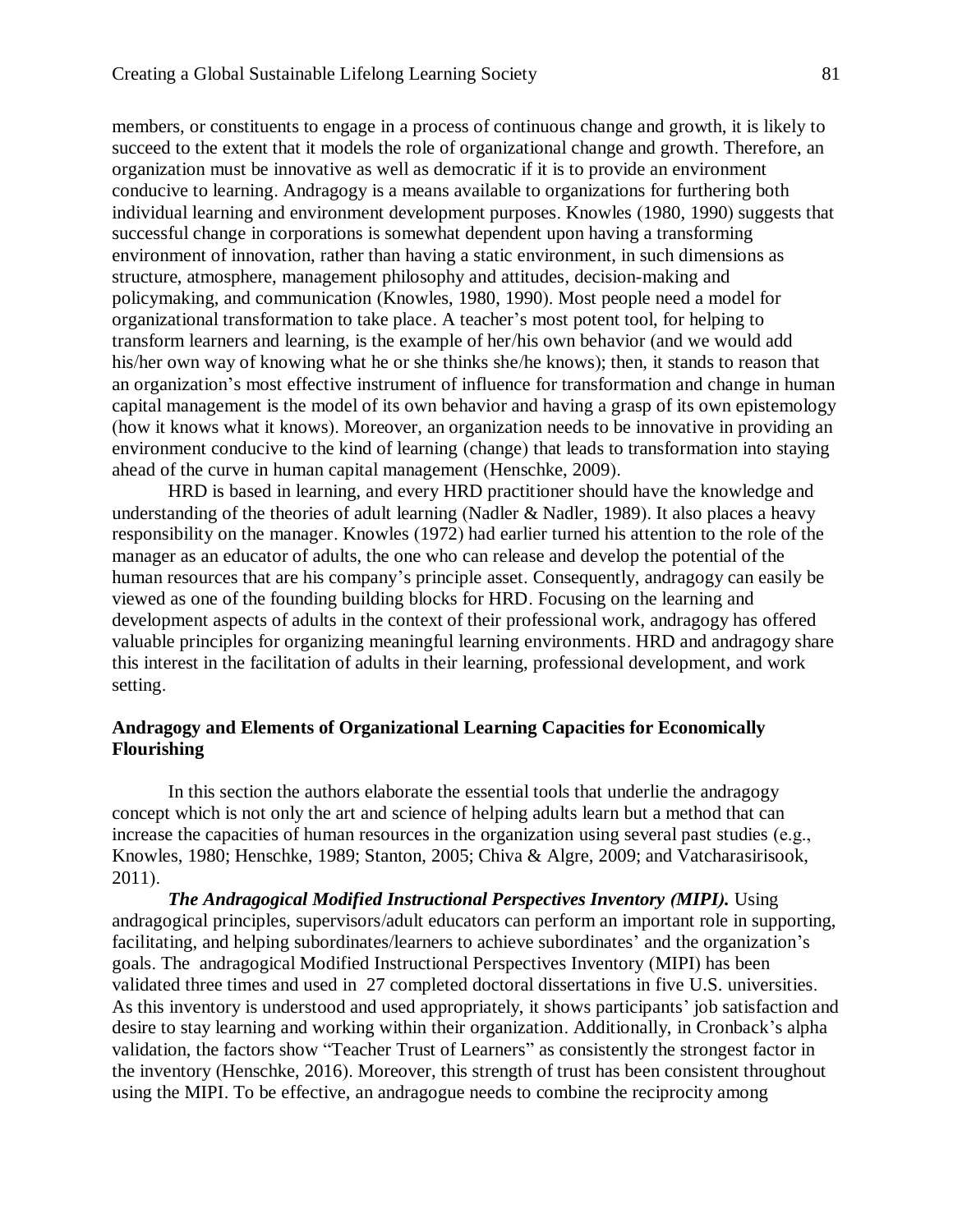empathy, trust, and sensitivity in concert with the ability and potential of learners for the same, to understand the learning process and interact with facilitators effectively in making the right choices. However, supervisor insensitivity toward subordinates was a direct predictor of employee desire to leave the company. Henschke believes that the MIPI, which was created based on andragogical concepts, is the best tool to investigate supervisors' characteristics to promote organizational learning capacity (OLC).

*The five elements of organizational learning capacity.* The five facilitating OLC factors proposed by Chiva and Alegre (2009) to promote learning in organizations are experimentation, risk-taking, interaction with the external environment, dialogue, and participative decisionmaking.

The reciprocity of empathy, trust and sensitivity is being enhanced by the OLC factors to strengthen job satisfaction, and fosters learners', supervisees', and workers' desire to retain employment with their corporation, which may reduce costs of new learners, supervisees, and of all workers (Henschke, 2016). In fact, all seven factors of the MIPI influence the five dimensions of OLC and promote organizational learning and increase productivity.

*The four best strategies for leadership in organizational learning.* In real work situations, it is not the work ethic which has declined. Rather, it is leaders who have failed to instill vision, meaning, and trust in deploying their followers; also failing to empower them. Vatcharasirisook and Henschke (2011) revealed that for those learning and innovative organizations to contribute to the productivity, well-being and economic viability of an enterprise in today's world, leaders and their strategies seem to be among the most important aspects for taking charge to move this idea into reality and make them flourish economically even in the down economy. Bennis and Nanus (2007) pointed out the four best strategies for leadership in organizational learning. The four strategies of management: strategy I: ATTENTION Through Vision; strategy II: MEANING Through Communication; strategy III: TRUST Through Positioning; and strategy IV: The Deployment of SELF Through Positive Self-Regard. The Wallenda Factor Leadership is the marshaling of skills possessed by a majority but used by a minority. Knowles (1990) indicated the form of leadership which releases the creative energy of the people being led. He described that creative leaders: (a) make a different set of assumptions (essentially positive) about human nature from the assumptions (essentially negative) made by controlling leaders; (b) accepts as a law of human nature that people feel a commitment to a decision in proportion to the extent that they feel they have participated in making it; (c) believe in and use the power of self-fulfilling prophesy; (d) highly value individuality; (e) stimulate and reward creativity; (f) are committed to a process of continuous change and are skillful in managing change; (g) emphasize internal motivators over external motivators; and (h) encourage people to be self-directing.

#### **Learning Society Development**

The paper titled "Recommendation for adult learning and education" (UNESCO, 2016) indicated that adult learning and education constitutes a major building block of a learning society, and for the creation of learning communities, cities and regions as they foster a culture of learning throughout life and revitalize learning in families, communities and other learning spaces, and in the workplace. In this section the authors would like to connect the andragogical concept to a learning society development.

Knowles (1984) concluded his book *Andragogy in Action* by noting that: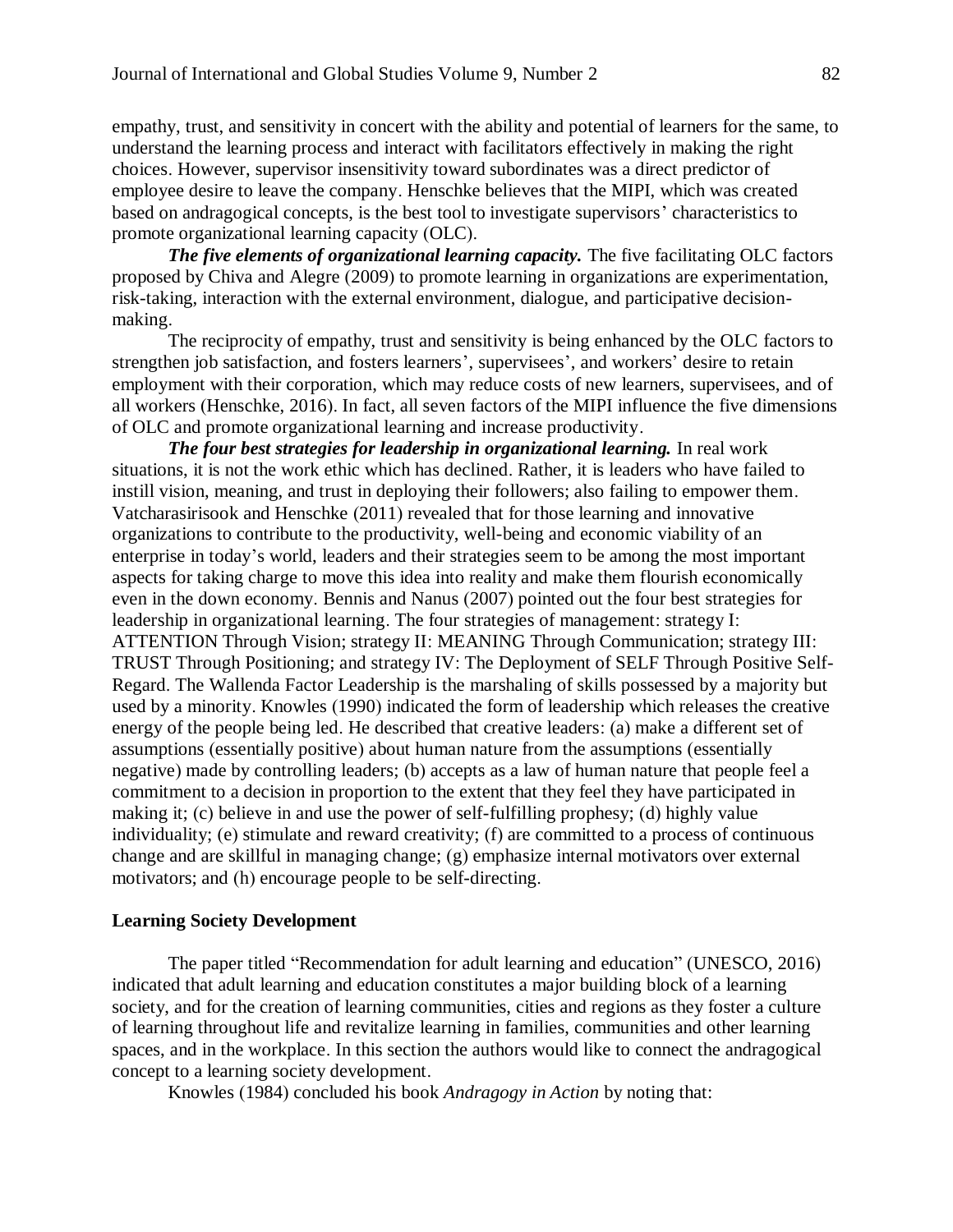We are nearing the end of the era of our edifice complex and its basic belief that respectable learning takes place only in buildings and on campuses*.* Adults are beginning to demand that their learning take place at a time, place, and pace convenient to them*.* In fact, I feel confident that most educational services by the end of this  $(20<sup>th</sup>)$  century (if not decade) will be delivered electronically . . . Our great challenge now is to find ways to maintain the human touch as we learn to use the media in new ways. (p*.* 7)

Although we had not reached that goal by the end of the  $20<sup>th</sup>$  century, we are well on the way to moving in that direction as we are in the closing years of the second decade of the  $21<sup>st</sup>$  century.

The idea of developing Lifelong Learning Communities/Cities/Towns/Regions was a watershed in global thought about moving toward a knowledge-based economy and society, where economic benefits and the creation of wealth are directly based on the production, distribution and use of knowledge and information. It also includes business performance based on intellectual capital and the capacity for innovation and collaboration (Charungkaittikul, 2011). Since the Organization for Economic Cooperation and Development (OECD) funded a project to create the Educating Cities in the 1970s (IAEC, 2009; Longworth, 2006), the idea of developing Lifelong Learning Cities has expanded throughout the world. Many countries (e.g., England, Spain, Sweden, New Zealand, Ireland, Poland, Singapore, Japan, Korea, and China) have been recognized for their strategies to build knowledge societies (Cisco, 2010; Faris, 1998; Kwon & Schied, 2009; Ergazakis et al., 2006). These societies influenced the development of the learning society.

Charungkaittikul (2011) provided the most extensive in-depth study that includes more than 600 pages detailing the results of a learning society development. The study revealed the five essential elements for enhancing sustainable lifelong learning development: the (a) components of a learning society, the (b) principles for the development of a learning society, the (c) steps in the development process of a learning society, the (d) strategies for the development of a learning society, and the (e) key success factors for developing a learning society. All components comprise details which can really be put into practice (Charungkaittikul, 2011). Thus, a learning society development is comprised of both social structure and institutional structure toward lifelong learning. The individual learning communities/cities/towns all operate in their own locally appropriate ways.

First, the components of a learning society include nine core themes: (a) Learners, (b) Learning Providers, (c) Learning Resources/Institutions, (d) Knowledge/Wisdom, (e) Lifelong Learning Activities, (f) Learning Climate, (g) Learning Network, (h) Knowledge Management, and (i) Learning Groups/Organizations. In addition, the extra components that are included, but are not found in each learning society, include: community size, community culture and tradition, sharing culture, various groups of people living together, close relationship and socialization, communication network, warm family and strong community, high quality of natural resources and environment, definite development plans and strategies, high respect for the essential of knowledge and lifelong learning, development of infrastructure, appropriate community design, IT network system, creation of community learning innovation, assurance of knowledge society right of citizens, active support of government and agencies, and setting-up of specific agencies (Charungkaittikul, 2011).

Second, the principles that characterize the learning society are informed by the demands of the 21st century, with emergent innovations at the very leading edge, and what we now know about how learning happens. The learning society principles include the concepts of (a) Partnership, (b) Participation and Collaboration, (c) Monitoring and Evaluation Process, (d)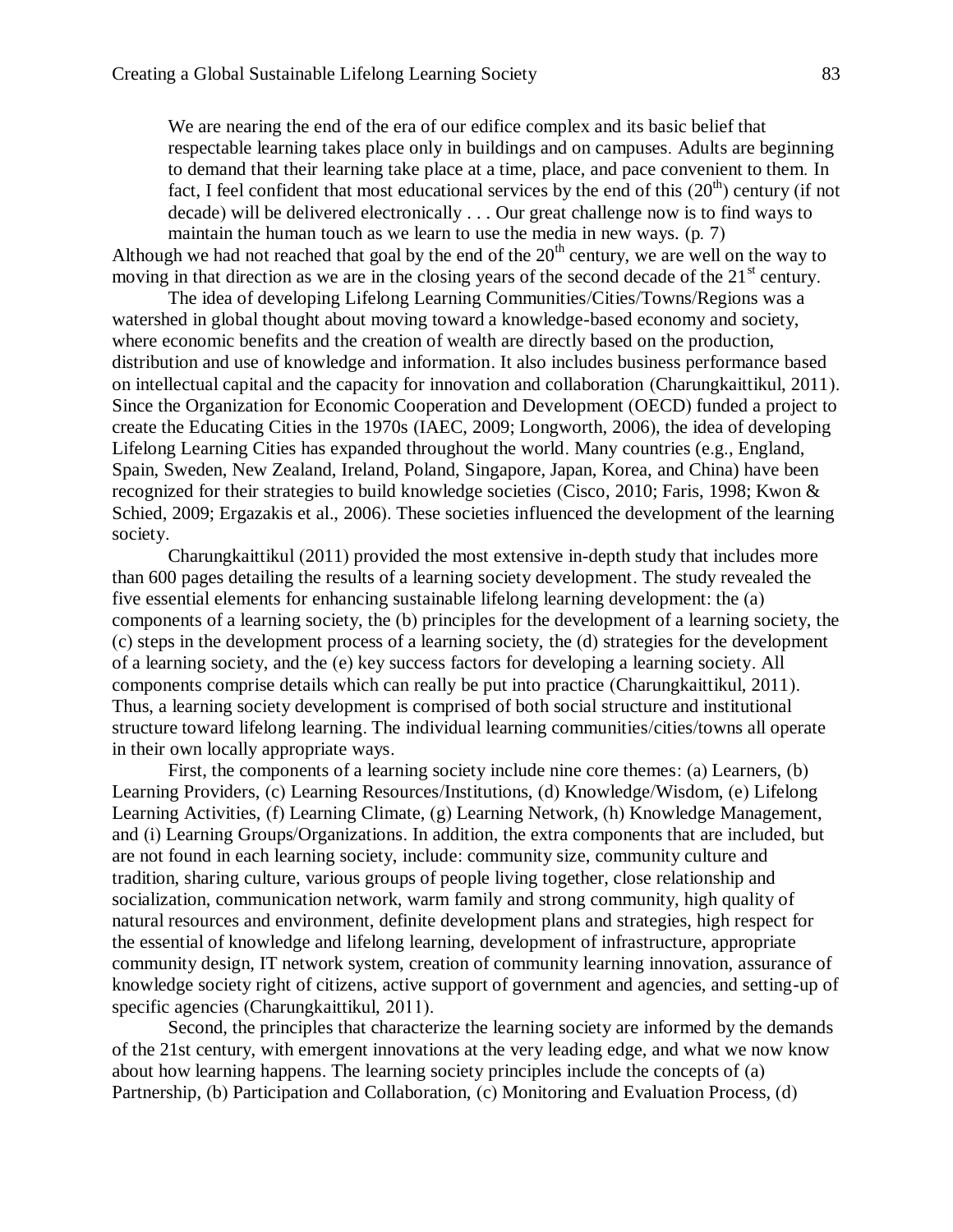Lifelong Learning Needs, (e) Community-Based Development, (f) Knowledge-Based Community Development, (g) Variety of Lifelong Learning Activities/Knowledge-Related Activities, (h) Learning Related to Life and Lifelong Learning, (i) Equity Process, and (j) Proactive and Continuous Process (Charungkaittikul, 2011).

Third, the steps for developing and transforming a community into a learning society can be well-developed at both the national and local levels. These include (a) Embracing the Learning Society, (b) Setting Up "Learning Society Development Committee," (c) Diagnosing of Current Community's Status, (d) Developing Learning Society Vision and Strategies, (e) Designing of Detailed Action Plan, (f) Integrating of Partnerships Collaboration, (g) Implementation the Developed Programs and Activities, (h) Carrying Out Monitoring and Evaluation System, (i) Sharing Knowledge/Lesson Learned, and (j) Promoting and Publishing of Communities (Charungkaittikul, 2011).

Fourth, the strategies for the development of a learning society comprise: Strategy 1: Development of Lifelong Learners, Strategy 2: Development of Learning Resources, Strategy 3: Development of Knowledge and Wisdom, Strategy 4: Development of Appropriate Community/City Design, Strategy 5: Development of Learning Community and Organization, Strategy 6: Development of Knowledge Management, Strategy 7: Development of Learning Climate and Knowledge Sharing Culture, Strategy 8: Development of Process Improvement, Strategy 9: Development of Infrastructure and Learning Facilities, and Strategy 10: Development of Network Competencies (Charungkaittikul, 2011).

Fifth, key success factors of a learning society development are (a) Community Leaders, (b) Active Funds Support, (c) Various Learning Networks and Partnerships, (d) Appropriate Community Size, (e) Definite Policy, Structure, and Direction, (f) Construction of Strategies and the Implementation, (g) Appropriate Community Design, (h) Community Members/Volunteer Groups, (i) Knowledge-Sharing Culture, (j) Close Relationship among Community Members, (k) A Variety of Learning Activities, (l) Infrastructure System, (m) Appropriate IT Networks System, and (n) Learning Insurance System (Charungkaittikul, 2011).

Thus, at the heart of the learning society is the commitment of all members to all the elements of a learning society (i.e., a set of values and the system of lifelong learning, and sharing knowledge with its members and others on a regular lifelong basis that enhances the opportunity of all community members to develop their full capacity of knowledge, skills, and attitude) (Charungkaittikul, 2011). Creating a sustainable learning society is to create a learning mindset for people and a learning environment that allows that society's people to decide what to learn, respects people's goals and desires, and offers hope for individuals to shape their own learning. Su (2010) described that "When people are respected as the ultimate decision*-*makers and their choices and preferences for learning are fully respected, the learning society is then understood as a foundation for people to use to develop themselves and flourish*.*" (p. 22).

# **Andragogy and International Work: Elements from Different Countries Around the World**

Andragogy has been proven to be a vital element in the process of nation-building, merging together with lifelong learning and education. This kind of work goes hand-in-hand with learning, building, actually getting people to band together to accomplish what they have not previously thought of doing together. This also influences the developing and advancing of their economy, education and governmental processes. The authors would like to share our international experience of and involvement in the very essence of exemplifying our conception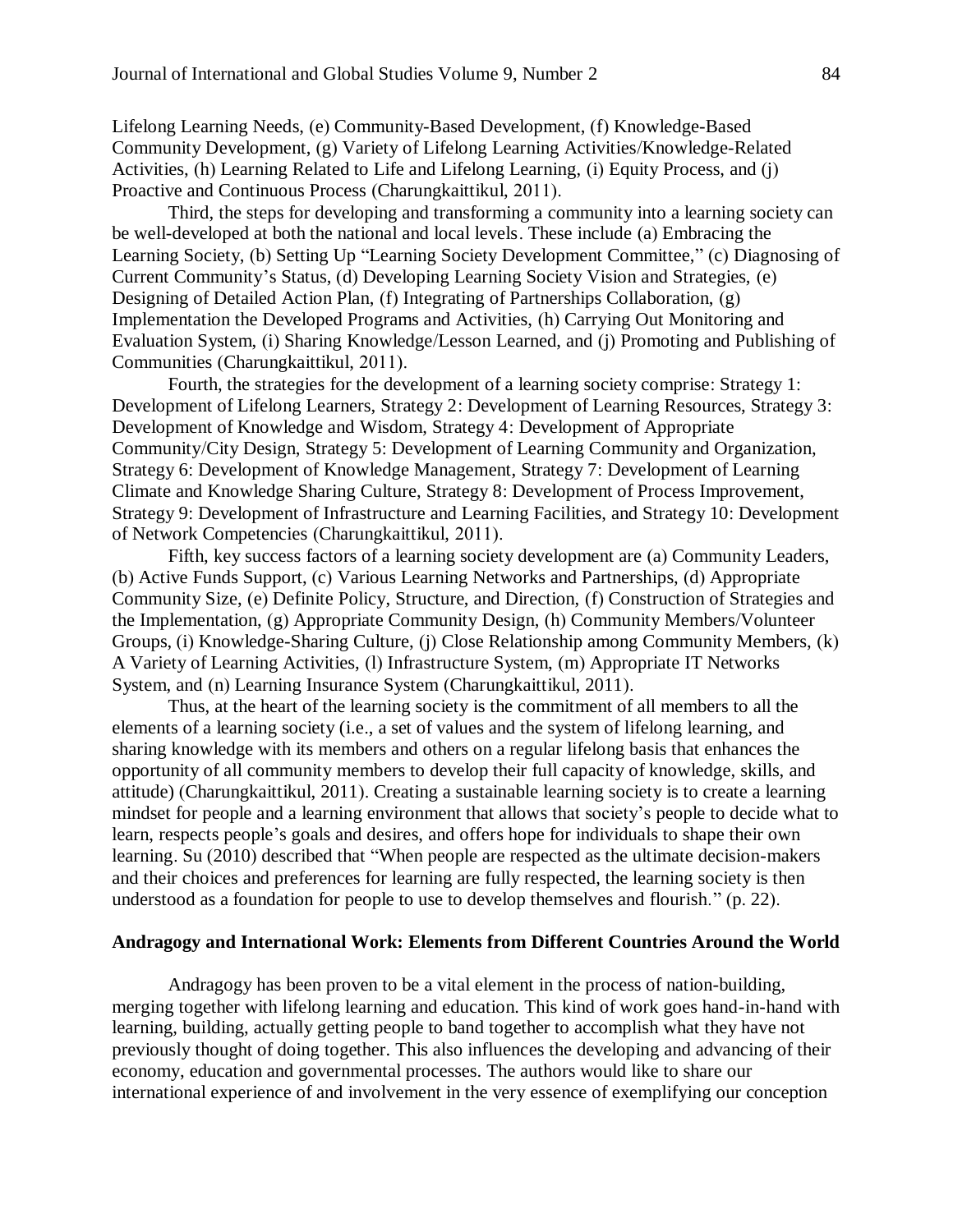of the following in various countries around the globe—nation-building through andragogy and lifelong learning: on the cutting edge educationally, economically, and governmentally.

The following description shows the application of andragogy (the art and science of helping adults learn) that the authors have worked on with many developed and developing countries (e.g., Brazil, South Africa, Mali, Thailand, Austria) andragogically between 1985 and 2009. Most of the activities in Brazil, South Africa, and Austria included workshops, seminars, consultant works, conferences, and lectures; and were using andragogical approach to help adult educators, practitioners, high school teachers, and faculty and administrators become more effective and productive in their educational processes. Furthermore, the adult education methods and techniques could create a sustainable lifelong collaboration in several projects, especially building a learning society in Thailand. The following details in-depth information on andragogy and international works in several countries and continents around the globe (Henschke, 2012).

### **Brazil in South America**

When totaling all eight trips, I (the author John A. Henschke) have made to Para, Brazil, within the time span of 25 years, I have worked with educators and agencies and agogically between 1985 and 2009, the numbers related to adult education activities that I have conducted (all focused on andragogy) are as follows: 1,150 adult educators from Brazil participated in 29 workshops or courses on using adult education methods and techniques involving 453 hours of instruction in all the courses engaging 21 partner states from Brazil and the United States, represented by 36 educational, corporate, industrial, social service, religious, healthcare, NGO, commercial, and governmental agencies and institutions, including preparation and follow-up activities. These programs have been through the Partners of the Americas, Inc., through which Missouri, Unites States, and Para, Brazil have had a 51-year partnership (Henschke, 2009b).

The programs that I designed and conducted with the participants in Brazil were without exception focused on the methods and techniques of facilitating the learning of adults, with the goal of helping them move toward becoming a Sustainable Lifelong Learning Society. Using these processes has helped garner some excellent growth on the part of the Brazilian participants, leading to nation-building through andragogy and lifelong learning, and has placed them on the cutting-edge educationally, economically, and governmentally.

#### **South Africa in Africa**

I, John Henschke, began this Lifelong Learning educational work in South Africa during 1999 during extended research focused on helping higher educational institutions and other institutions in various countries to reorient themselves toward a lifelong learning focus, and placing this within the support and context of lifelong learning and education around the globe, to contribute toward building a Learning Society. Global support was especially prominent from the United Nations Education, Scientific and Cultural Organization (UNESCO).

This information was shared as one backdrop for a worldwide conference on the topic of "Lifelong Learning, Higher Education and Active Citizenship" held in Cape Town in October 2000. There were 95 adult educators from 19 countries at the conference. This was also a follow-up and continuation of the work begun at the UNESCO Fifth International Conference on Adult Education [CONFINTEA V] in Hamburg, Germany, in 1997. This gathering of adult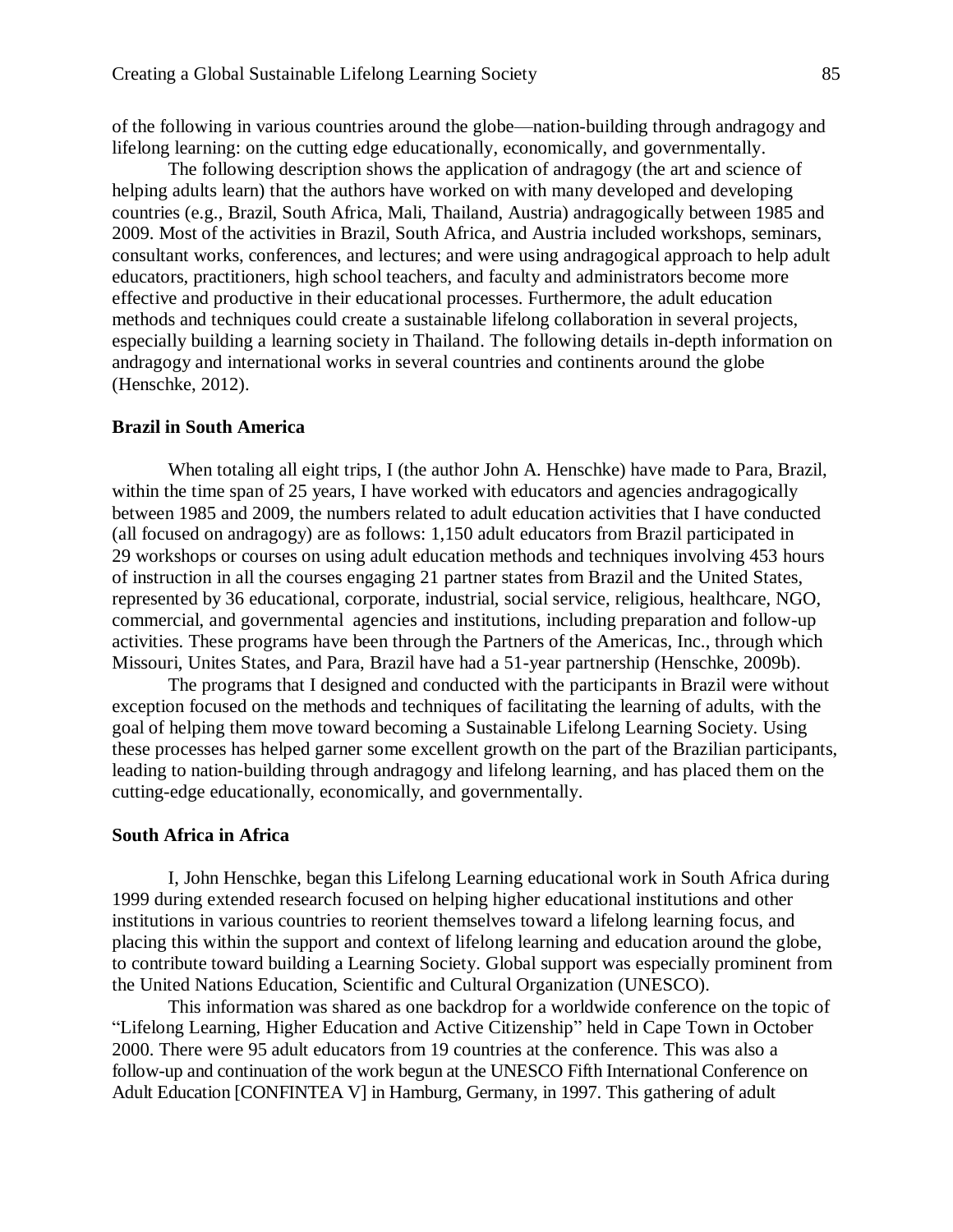educators resulted in the formulation of The Cape Town Statement on Characteristic Elements of a Lifelong Learning Higher Education Institution (2001). They named six major elements. The next step in the process saw two universities, The University of the Western Cape from South Africa and The University of Missouri from the United States, change those six elements to seven major elements, and develop measurable performance indicators (MPI) for the practice of lifelong learning in higher education institutions. The elements included: (a) Overarching Frameworks, (b)Strategic Partnerships, (c) Research, (d) Teaching and Learning Processes, (e) Administration Policies and Mechanisms, (f) Decision Support Systems, and, (g) Student Support Systems and Services.

# **Mali in Africa**

My first contact with Mali was in 2004. I (Henschke) met Mr. Dantouma Koita, a businessman from Bamako, the capital city (1 million people) of Mali at the request of the Washington, DC, office of the American Association for Adult and Continuing Education (AAACE). Mr. Koita is also vice-president of the Association for the Development of Rural Integration in the Republic of Mali (ADRIM). I indicated to him that AAACE is not a foundation giving grants, but would do all possible to help them accomplish things related to helping advance the cause of adult education, toward helping them become a Learning Society. I travelled to Mali in 2008 and 2011. During these trips I conducted 60 education, learning, and infrastructure sessions with 2,500 people, which was especially focused on helping people from a very poor nation (they live on an average of \$1 USD per day) to find ways in education, community, and government to raise the level of their standard of living and to catch a vision of possibilities they had not previously considered—such as moving in the direction of becoming a Learning Society. I have called this "Nation Building." We met with members of ADRIM concerning infrastructure for helping education and other things to move forward—they are as follows:

- We had a long-range strategic meeting to discuss and develop our work together in Mali between ADRIM and AAACE.
- We gave the money for them to build a birthing room in a village that had no safe or clean place for women to give birth (location: Segetembougou, 35 miles from Bamako, Mali, on a dirt path seven miles off a paved road).
- We provided a rotating loan fund for ADRIM to administer loaning money to 10 individual families or communities for solar cooking.
- We provided a rotating loan fund for ADRIM to administer loaning money to individual families or communities to fund five Kick-Start Irrigation Pumps.
- We provided the means for digging 10 toilets that will help greatly to stem the spread of disease.
- We worked with Rotary Clubs to provide a pure water well and reservoir in Djoliba, a village of 6,000, that serves 15,000 people in the surrounding area and will for many decades to come.
- Throughout my Mali trip in 2011, I met with many additional groups to talk with them about things they carried forward since my 2008 trip.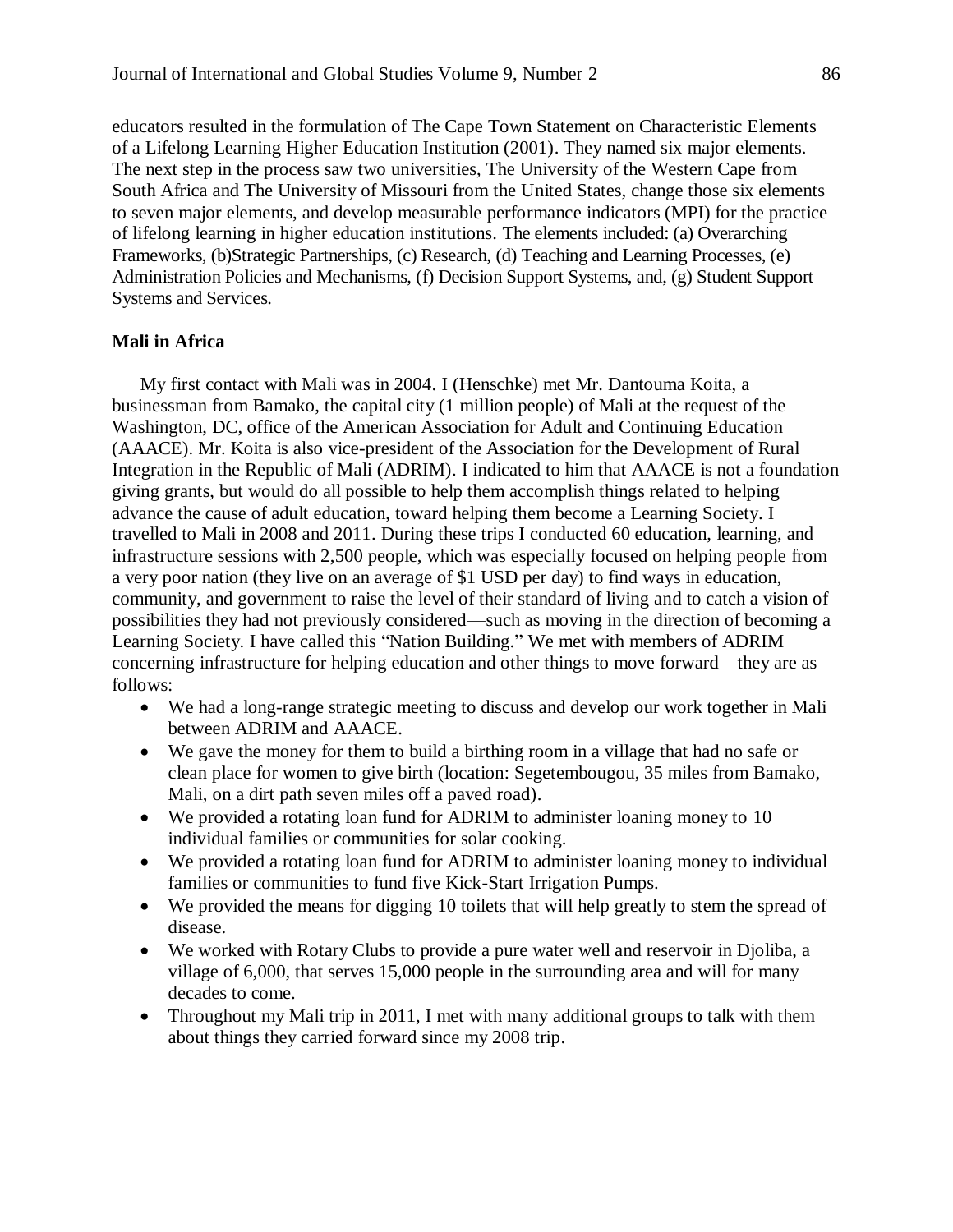# **Thailand in Asia**

Chulalongkorn University (CU) in Bangkok, Thailand, stands as an outstanding example in recent years of adding to and becoming especially prominent in supporting, researching and bringing lifelong learning and cultural learning forward in Thailand. Some of this has been orchestrated through faculty collaboration between Dr. Archanya Ratana-Ubol, current chair of the Department of Lifelong Education, Faculty of Education, at Chulalongkorn University; and myself, Dr. John A. Henschke, retired faculty member and chair of Andragogy at Lindenwood University in St. Charles, Missouri. Our relationship originated in 1983, as faculty and student in adult education/andragogy at the University of Missouri – St. Louis, United States, and has been sustained through various threads up to this writing in 2017, and is anticipated to continue for many years to come. Many lifelong collaboration and exchange activities between CU and LU transpired by way of Suwithida Charungkaittikul coming from CU to LU for one year to work with Professor Henschke as a doctoral assistant in andragogy and lifelong learning (LLL), and continue work on her doctoral dissertation (Charungkaittikul, 2011b) on The Learning Society Model proposed, which was worked through one community in each of the five regions of Thailand, to bring about a paradigm shift in each toward a Learning Society.

There are five threads of LLL collaboration between CU and LU: (a) the exchange program for graduate students coming to LU to study andragogy and LLL with faculty member, Professor John A. Henschke; (b) the international video interactive workshop with more than 100 faculty, students, and networks participating in Faculty of Education, Chulalongkorn University, Bangkok, Thailand; (c) the learning society development research projects and publications by the authors, Dr. Suwithida and Dr. Henschke; (d) the visiting professors arrangement for LU professor (Dr. Ryan Guffey, LU's head of the International Office) to do a Fulbright Scholarship at CU in 2012, and LU professor Henschke to spend five weeks in the summer of 2013 teaching at CU in LLL and Andragogy while working with eight faculty and numerous students; and (e) a combination of Conference Presentations, Papers which are included in Conference Proceedings, Research Papers Published in a Book, Research Papers Published in Refereed Journals, and Conferences focused on LLL and Andragogy. This collaborative effort on LLL is continuing. Moreover, recently Henschke was invited by Dr. Suwithida Charungkaittikul to be a supervisor of her National Research Scholarship Grant Project. The research is titled: "Strategies to reorient a traditional higher education institution toward a lifelong learning higher education institution." It is a one year and six months process using the Ethnographic Delphi Future Research (EDFR). It is expected that the new body of knowledge gained from the research will be highly beneficial for higher educational institutions that aim to develop sustainable lifelong learning. It is anticipated that this collaboration will continue for many years to come. In addition, it brought to reality Dr. Suwithida Charungkaittikul coming to Lindenwood University for a Post-Doctoral Fellowship Research year in 2017.

#### **Austria in Europe**

My first time to work in andragogy with people from Austria was when I (Henschke) was invited in the summer of 2009 to Feldkirch, Austria, a mid-sized city at the eastern end of Lake Konstanz. I conducted a public lecture on one evening for three hours. This involved faculty and administrators from the Feldkirch Teachers College, corporate personnel, community citizens, city officials, and students in the Master's Degree Cohort studying andragogy at the college.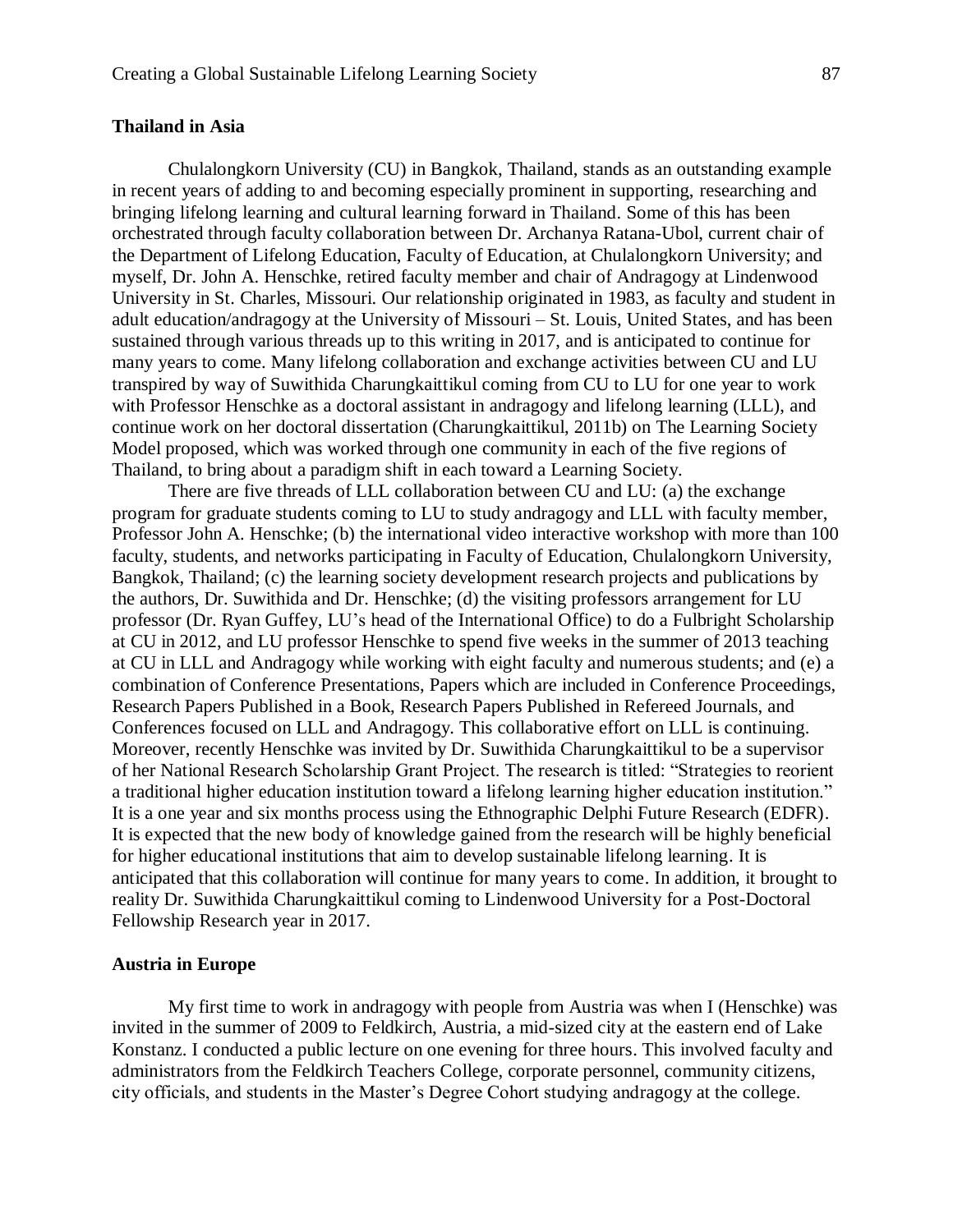There were 55 people who participated. They were interested in linking the andragogy academic program and students/faculty/administrators with citizens of the community, government entities, and corporate interests. The structure of the public session was similar to what I used in Brazil, "Using a Dynamic, Living, Interactive Lecture to Help Adults Learn" (Knowles, 1970).

During the following two days, I conducted an andragogical workshop for a cohort of 19 master's degree graduate students at the Feldkirch Teacher's College. It was part of the coursework in this academic program. It focused on the topic of "Building Blocks for Adult Learning" (Henschke, 1987a & 1987b). At the end of the two-day workshop, I added the question: What idea[s] from the session would you like to try out back home and how do you intend to carry that forward? There was an adjustment made (in accordance with andragogical principles) in which the participants asked some questions that were not part of the agenda and we addressed those. This is all part of helping a community or organization move in the direction of becoming a Learning Society.

To sum up, andragogy has much to contribute to the future of adult education and lifelong learning, which would bring adults to their full degree of humaneness. They may also find merit in the concept of nation-building for the enhancement of the lives of the many constituencies they serve, thus helping them move toward becoming a sustainable learning society.

# **Strategies for Developing a Lifelong Learning Society Using Andragogical Concepts**

There are three strategies on which the andragogical model is based to create a sustainable lifelong learning society: assumptions, process design, and development steps. An immediate implication for a lifelong learning society is that the assumptions about the learner must be completely reconsidered. Knowles (1990) described the eight most important assumptions for creating lifelong learning communities. This model of a lifelong learning resources system is based on the following assumptions:

- 1. Learning in a world of accelerating change must be a lifelong process.
- 2. Learning is a process of active inquiry with the initiative residing in the learner.
- 3. The purpose of education is to facilitate the development of the competencies required for performance in life situations.
- 4. Learners are highly diverse in their experiential backgrounds, pace of learning, readiness to learn, and styles of learning; therefore, learning programs need to be highly individualized.
- 5. Resources for learning abound in every environment; a primary task of a learning system is to identify these resources and link learners with them effectively.
- 6. People who have been taught in traditional schools have on the whole been conditioned to perceive the proper role of learners as being dependent on teachers to make decisions for them as to what should be learned, how it should be learned, when it should be learned, and if it has been learned; they therefore need to be helped to make the transition to becoming self-directed learners.
- 7. Learning (even self-directed learning) is enhanced by interaction with other learners.
- 8. Learning is more efficient if guided by a process structure (e.g., learning plan) than by a content structure (e.g., course outline).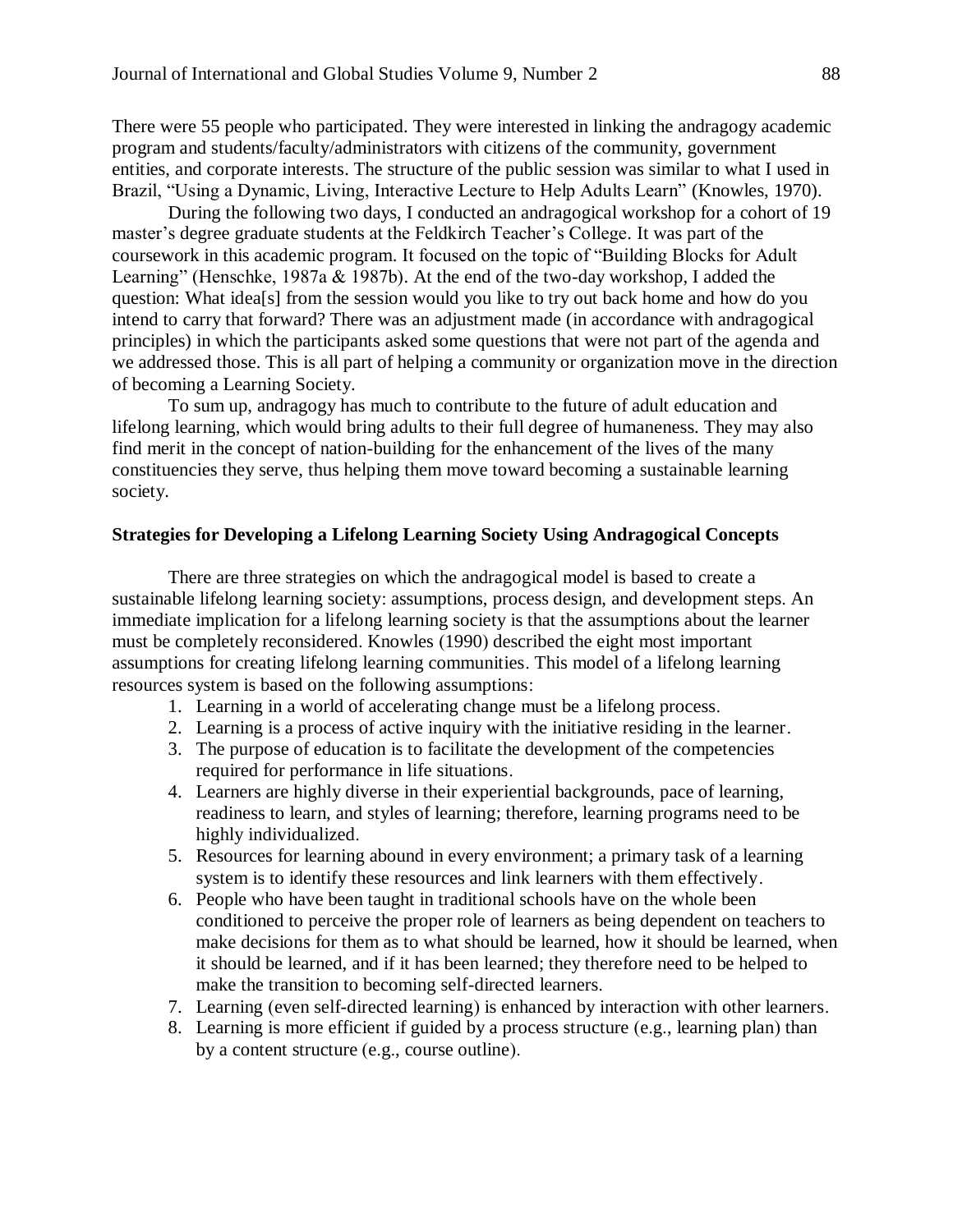Furthermore, the implication for applying the above assumptions to planning and conducting a series of learning activities to engage individuals in the process of lifelong learning involve the following elements: (a) a broadening and deepening of the skills of self-directed inquiry; (b) the diagnosis of learning needs (or perhaps even better, competency-development needs); (c) translation of these needs into learning objectives; (d) identification of human and material resources, including guided experiences, for accomplishing the objectives; (e) designing of a plan of strategies for using these resources; (f) executing the plan; and  $(g)$  evaluating the extent to which the objectives have been accomplished (Knowles, 1990).

Achieving a learning environment for people by identifying all the learning resources in a society; incorporating information about these resources; establishing a mechanism for policymaking and administration; and designing a lifelong learning process, is another main development aspect to foster a sustainable lifelong learning society.

It is important to see the society as one system. As Capra (1982, p. 23) put it, "Systems thinking is process thinking; form becomes associated with process, interrelation with interaction, and opposites are unified through oscillation *. . .* The system view is an ecological view*.*" The learning and education of adults have always been integral parts of human activity and of human aspirations to learn (Savicevic, 2008). A climate conducive to learning is a prerequisite for effective learning. Two aspects of climate are important: physical and psychological. Physical climate needs to be comfortable, bright, colorful, and exciting. As important as physical climate is, psychological climate is even more important (Knowles, 1972). The psychological climate for learning needs to be infused very deeply with support, mutual respect, pleasure/fun, humanness, openness, authenticity, mutual trust, collaboration, and critical thinking. Together, members learn and come up with solutions to problems or learn to meet the communities' real needs. All parties should be aware of the significance of the learning as well as the varieties of learning activities that include all activities in the formal and informal education systems (Charungkaittikul & Henschke, 2014).

Andragogy recommends that educators, especially adult educators, need to become more aware of how to build a flexible structure based on andragogical functional collaboration; to create a people-centered learning atmosphere; to use and transfer knowledge; to share expertise and know-how; to emphasize developing and using resources; to participate and work with various networks; to furnish collaborative decisionmaking and policymaking; to engage in continuous training and learning development; and to provide open and multidirectional communication (Knowles, 1990). Similarly, Cunningham (1996) saw that adult educators should work in socially responsible and relevant ways to actively promote continuous societal change by promoting the ideals of participatory democracy defined as full citizen participation, freedom, equality and social justice.

This is the major challenge for governments, policymakers, adult educators, and all community citizens/members as they seek to conceptualize andragogy as a strategy to exploit the best in a human being at whatever age s/he is and to utilize all sources of information—after all, it helps create the places where people learn, live, and work. The difficulties in creating such a system are significant, therefore suitable policy options appropriate to the local context in terms of a developing rather than a developed learning society rationale need to be considered (Stiglitz & Greenwald, 2014). The use of these strategies will create a more engaging and practical learning environment and, ultimately, one that is vibrantly alive/engaged and contributing in the 21st century learning society.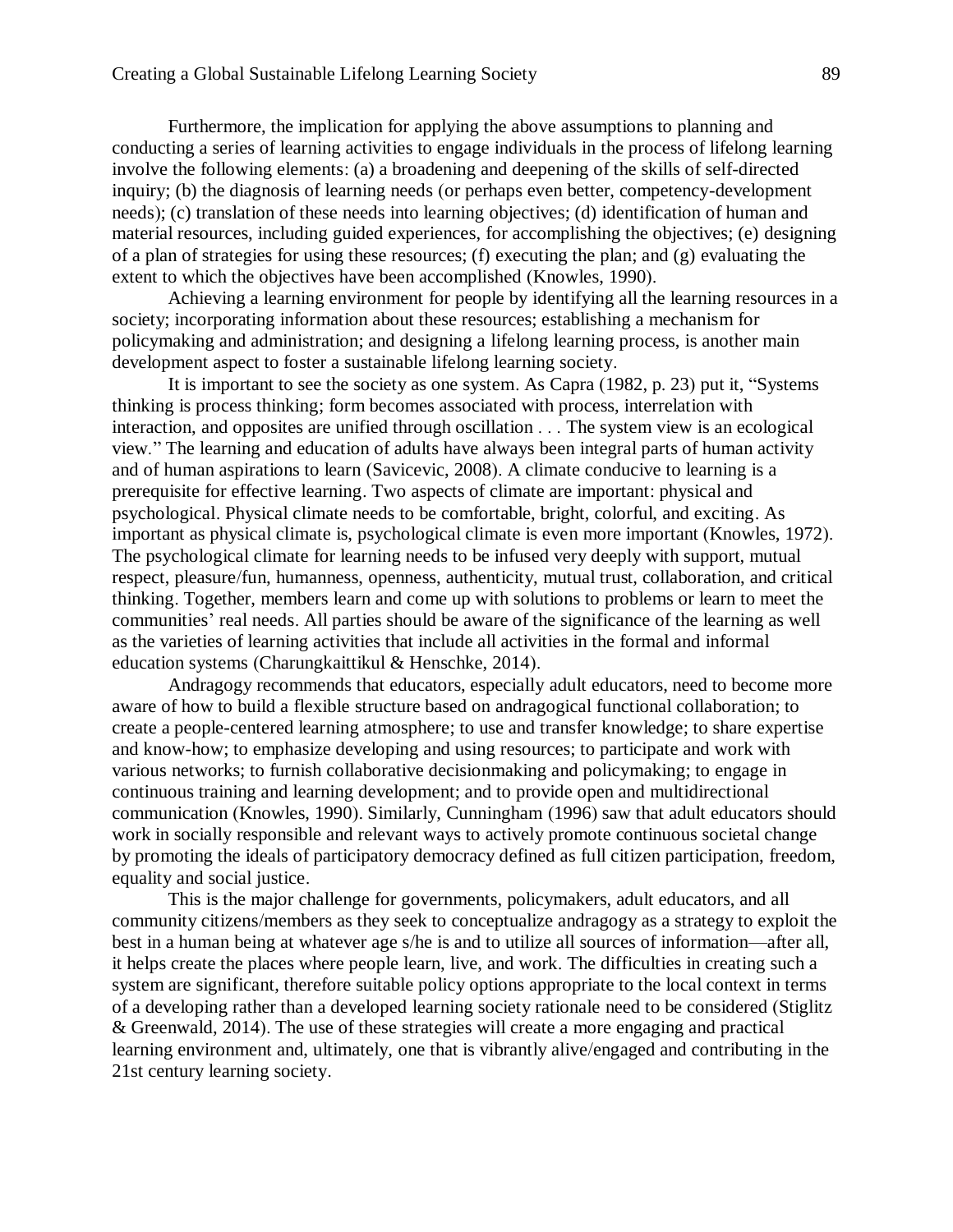# **Conclusion and Suggestions for Further Research**

The role of andragogy in creating a sustainable learning society can be divided into two specific dimensions: first, the dimension related to the development of human beings, in the sense that every person will be in a position to keep learning throughout her/his life; and second, the operational dimension, in which all agencies of the society become recipients and providers of education and learning with each other.

Finally, development of a lifelong learning society using the andragogical concept is a sustainable way to create lifelong learning that will result in the development of quality in people's lives, community and society well-being, democratic participation, and social inclusiveness and cohesion, which will act as a social force driving the development of the country's economy and national growth (OECD, 1998, 2001a; Stiglitz & Greenwald, 2014).

Obviously, an andragogical model of learning is applicable in multiple contexts (Chan, 2010). Future research studies could focus more on (a) an in-depth investigation of the roles of andragogy as an adult education concept in enhancing the capacities of different stakeholders, (b) helping all institutions to continuously apply andragogical concepts in increasing organizational learning capacities, and (c) comparative research and development of the application of andragogical concepts in real-life settings to examine various practices from different countries around the world.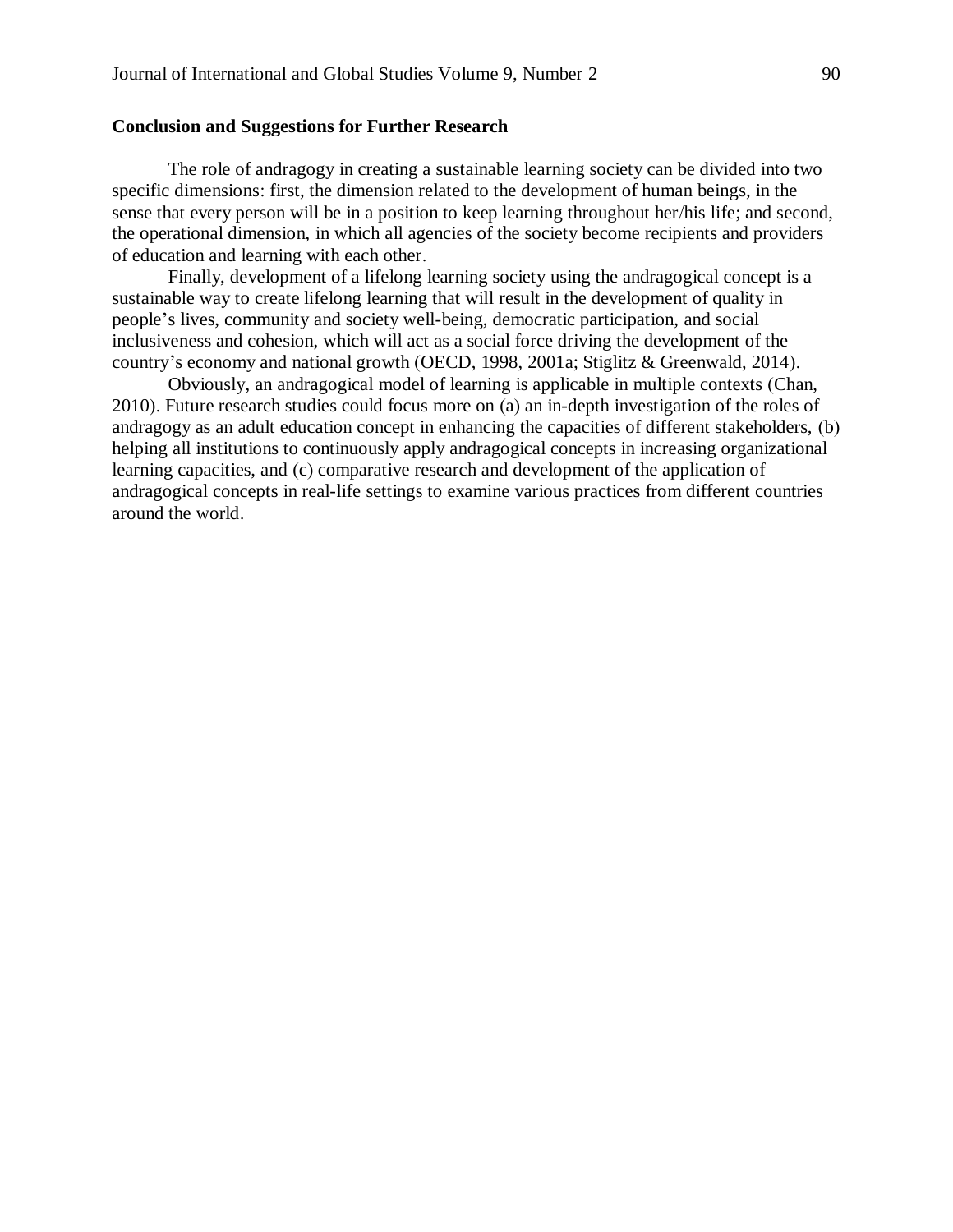# **References**

- Aspin, D. & Chapman, J. (2001). *Lifelong learning: concepts, theories and values.* Paper presented at SCUTREA, 31st Annual Conference, 3-5 July 2001, University of East London. Retrieved from www.leeds.ac.uk/educol/documents/00002564.doc
- Bennis, W. & Nanus, B. (2007). *Leaders***:** *Strategies for taking charge*. New York: Collins Business.
- Besanko, D., Dranove, D., and Stanley, M. (1996). *Economics of strategy*. New York: John Wiley.
- Błaszczak, I. (2012): *Principles of lifelong learning in woodworking industry*. w: Zbieć, M. & Dobrowolska, E. Annals of University of Life Sciences – SGGW, Forestry and Wood Technology, No 77, Warsaw. Kargul, J. (2005): Obszary pozaformalnej i nieformalnej edukacji dorosłych: przesłanki do budowy teorii edukacji całożyciowej. Wrocław.
- Blaszczak, I. (2013). Contemporary Perspectives in Adult Education and Lifelong Learning: Andragogical Model of Learning. *Bulgarian Comparative Education*  *Society*, 305-310.
- Capra, F. (1982). *The turning point***:** *science, society, and the rising culture***.** New York: Simon and Schuster.
- Cercone, K. (2008). Characteristics of adult learners with implications for online learning design, *AACE Journal,* 16(2), 137-159.
- Chan, S. (2010). Applications of Andragogy in Multi-Disciplined Teaching and Learning. *Journal of Adult Education*. 39 (2), 25-35.
- Charungkaittikul, S. (2011). *The scenario of a learning society model toward promoting a positive paradigm shift for communities*. Unpublished doctoral dissertation, Chulalongkorn University, Bangkok.
- Charungkaittikul, S. & Henschke, J. A. (2014). Strategies for Developing a Sustainable Learning Society: An Analysis of Lifelong Learning in Thailand. *International Review of Education*, 60(4), 499-522.
- Chiva, R. & Algre, J. (2009). Organizational learning capability and job satisfaction: an empirical assessment in the ceramic tile industry. *British Journal of Management*, 20, 323-340.
- Cisco. 2010. *The learning society*. CA: Cisco Public Information
- Cooper, M. K. & Henschke, J. A (2003). Thinking about andragogy: The international foundation for its research, theory, and practice linkage in adult education and human resource development. In J. A. Henschke, & M. K. Cooper (Eds.). (2004). *Academy of Human Resource Development International Research Conference*. Austin, TX. Retrieved from http://www.lindenwood.edu/education/andragogy/andragogy/ 2011/Cooper\_Henschke\_2003\_2004.pdf.
- Cunningham, P. (1996). Conceptualizing Our Work as Adult Educators in a Socially Responsible Way. *In Constitutive Interplay Midst Discourse of East and West***.**  *Proceedings of the International Adult & Continuing Education Conference*, edited by P. Cunningham et al. Seoul, Korea: Chung-Ang University, 1996. (ED 401 405)
- Davenport, J., & Davenport, J. A. (1985). A chronology and analysis of the andragogy debate. *Adult Education Quarterly*, 35 (3), 152-159.
- Edwards, R. (1997). *Changing places***:** *Flexibility, lifelong learning and a learning society*. London: Routledge.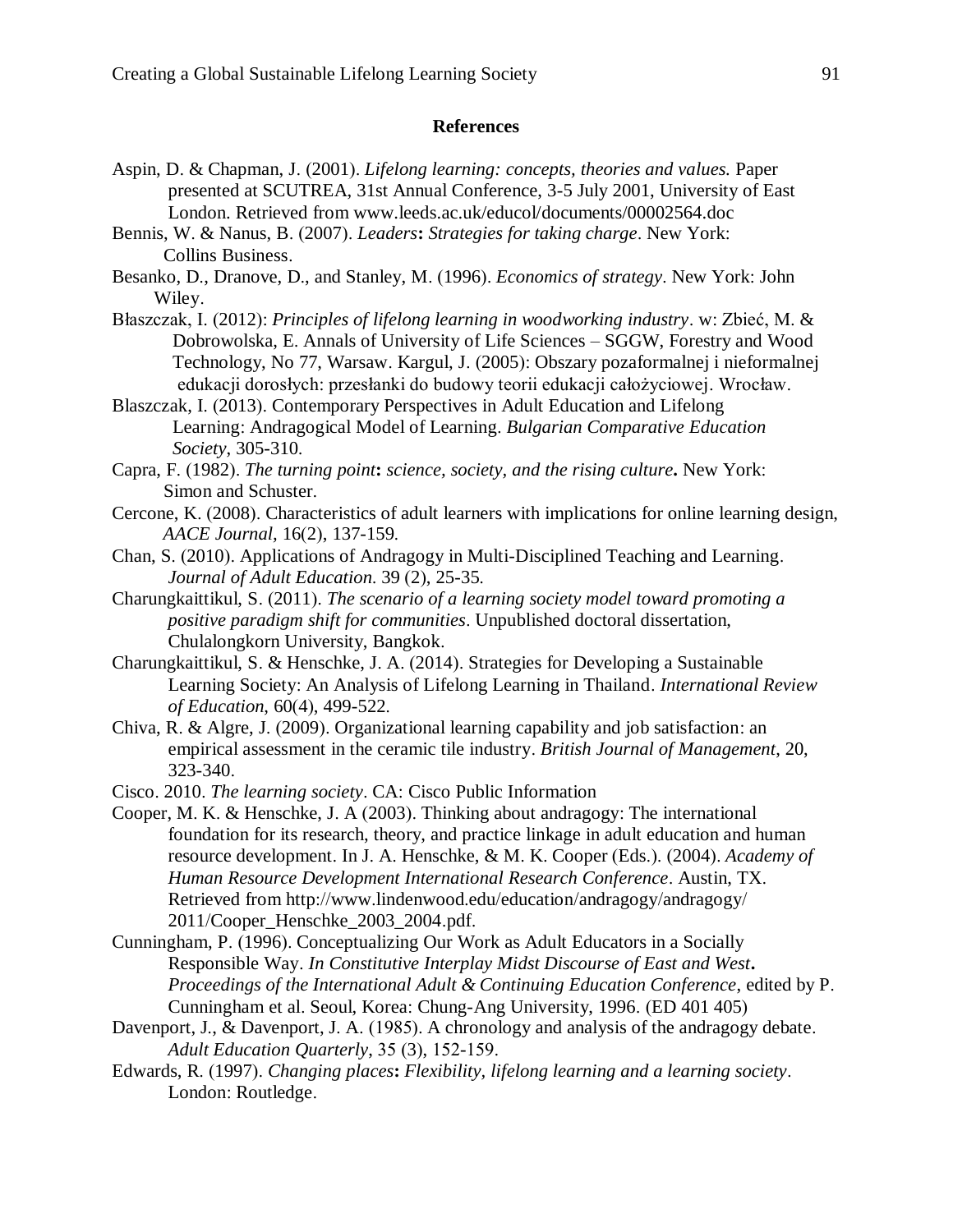- Ergazakis, K., Metaxiotis, K., Psarras, J., & Askounis, D. (2006). An emerging pattern of successful knowledge cities' main features. In F. J. Carrillo (Ed.), *Knowledge cities***:**  *Approaches, experiences and perspectives* (pp. 3–16). Oxford: Butterworth-Heinemann/Elsevier.
- Faris, R. (1998). *Learning communities***:** *Cities, towns and villages preparing for a 21st century knowledge***-***based economy*. A Report submitted to the Resort Municipality of Whistler and the Centre for Curriculum, Transfer and Technology, Victoria. Retrieved from http:// members.shaw.ca/rfaris/docs/learningcities.pdf.
- Faure, E., et al. (1972). *Learning to be***:** *The world of education today and tomorrow*. Paris: UNESCO.
- Field, J. (2001). Lifelong education. *International Journal of Lifelong education*. 20 (1-2), 3-15.
- Freire. P. (1972). *Cultural action for freedom*. Harmondsworth: Penguin
- Gelpi, E. (1999). Future of work and adult learning. In Singh, M. (ed). *Adult Learning and the future of work*. UNESCO, Hamburg: Robert Seeman.
- Hartree, A. (1984). Malcolm knowles' theory of andragogy. A critique. *International Journal of Lifelong Education*, 3 (3), 203-210.
- Heller, J. (2004). *Catch***-***22*. New York: Simon & Schuster Paperbacks.
- Henschke, J. A. (1989). Identifying appropriate adult educator practices: Beliefs, feelings and behaviors. In C. Jeffries, (Ed.), *Proceedings of the Eighth Annual Midwest Research***-***To***-***Practice Conference in Adult, Continuing and Community Education* (pp. 89-95). St. Louis, MO: University of Missouri.
- Henschke, J.A. (2009). *Movement toward staying ahead of the curve in developing and managing human capital***.** IACE Hall of Fame Repository.
- Henschke, J. A. (2011). Considerations regarding the future of andragogy. *Adult Learning*, 22(1-2), 34-37.
- Henschke, J. A. (2012). Nation building through andragogy and lifelong learning: On the cutting edge educationally, economically, and governmentally. In V. C. X. Wang (Ed.), *Handbook of research on technologies for improving the 21st century workforce: Tools for lifelong learning* (pp. 482-508). Hershey, PA: IGI Global.
- Henschke, J. A. (2013a). *Super Andragogy*. Presented at the Lifelong Learning for All International Conference (LLL2013). Retrieved from http://works.bepress.com/john\_henschke/72/
- Henschke, J. (2013b). Observations of the possible influence of andragogy on the economies of world nations. In *International Education and the next***-***generation workforce***:**  *Competition in the global economy*, edited by Dr. Victor C.X. Wang. Hershey, PA. IGI Global,115-138.
- Henschke, J.A. (2015). *Recent critical discoveries included in global andragogical perspectives***.** IACE Hall of Fame Repository.
- Henschke, J.A. (2016). *The 2016 update of the history and philosophy of andragogy including influential new perspectives from an unauthorized* **–** *English translation of dusan savicevic***'***s 2000 work on roots in the development of andragogy from ancient times***.** Presentation at the Commission of Professors of Adult Education "Dialogues in Andragogy". November 11, 2016. Albuquerque, New Mexico USA
- IAEC (International Association of Education Cities). (2012). *Member cities of the IAEC*. Retrieved from http://www.edcities.org/en/list-of-member-cities/.
- Kessels, J. W. M. (2015). Andragogy. In R. Poell, T.S Rocco, & G. Roth (eds.). *The Routledge*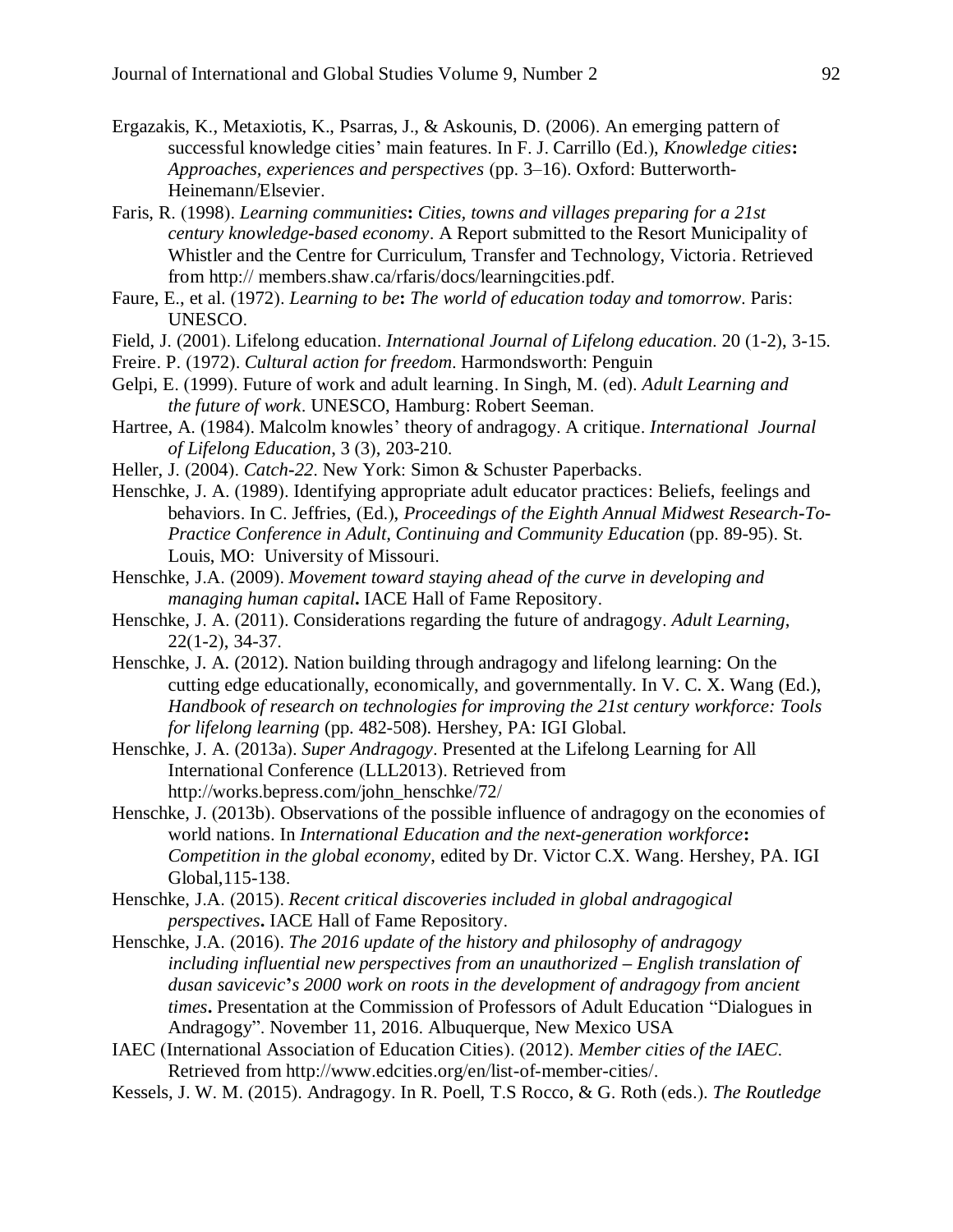*Companion to Human Resource Development*. Chapter 2, 13 - 20. New York: Routledge Oxford.

- Knight, R.V. (1995). *Knowledge***-***based development***:** *policy and planning implications for*  *cities*. Urban Studies, 32(2), 225–260.
- Knowles, M. (1972). The Manager as Educator. *Journal of Continuing Education and Training,* 2 (2). copyright Baywood Publishing Company, Inc.
- Knowles, M. S. (1980). *The modern practice of adult education***:** *From pedagogy to andragogy* (rev. ed.) New York: Cambridge, The Adult Education Company.
- Knowles, M. (1984). *Andragogy in action***.** San Francisco: Jossey-Bass.
- Knowles, M. S. (1990). *The adult learner***:** *A neglected species* **(**4th ed**.).** Houston: Gulf Publishing Company.
- Knowles, M. S. (1995). Design for adult learning: Practical resources, exercises, and course outlines from the father of adult learning. Alexandria, VA: American Society for Training and Development.
- Kwon, I. T., & Schied, F. M. (2009). *Building communities into lifelong learning cities***:** *The case of the Republic of Korea***.** Retrieved from www.adulterc.org/Proceedings/2009/proceedings/ kwon\_schied.pdf.
- Longworth, N. (2006). *Learning cities, learning regions, learning communities***.** *Lifelong* 
	- *learning and government***.** London: Routledge.
- Merriam, S. B. (2001). Andragogy and self-directed learning: Pillars of adult learning theory. *New Direction for Adult and Continuing Education*, 89, 3-13.
- Mexirow, J. (1981). A critical theory of adult learning and education. *Adult Education*, 32(1), 3-24.
- Nadler, L., & Nadler, Z. (1989). *Developing human resources* **(**3rd Ed**.).** San Francisco, CA: Jossey-Bass.
- Newman. M. (2006). *Teaching Resistance***.** San Francisco: Jossey Bass
- OECD. (1998). *High level seminar on competitive strength and social cohesion through learning cities and regions***:** *Concepts, developments, evaluation***.** Paris, France: Center for Research and Innovation.
- OECD. (2000). *Knowledge management in the learning society*. Paris: OECD.
- OECD. (2001a). *Cities and regions in the new learning economy*. Paris: OECD.
- OECD. (2001b). *The well***-***being of nation***:** *The role of human and social capital*. Paris: Center for Educational Research and Innovation.
- Pratt, D. D. (1993). Andragogy after twenty-five years. In S. B. Merriam (ed.), *Update on adult learning theory***.** *new directions for adult and continuing education***,** no. 57, San Francisco: Jossey-Bass, 1993.
- Rachal, J. R. (2002). Andragogy's detectives: A critique of the present and a proposal for the future. Adult Education Quarterly: *Adult Education Quarterly*, 52(3), 210-227.
- Risley, L. (2012). *Exploring congruency between John A***.** *Henschke***'***s practice and scholarship***.** (Unpublished doctoral dissertation), School of Education, Lindenwood University, St. Charles, MO.
- Savicevic, D. (2000). *The roots and evolution of andragogical ideas*. English translation of (Koreni l razvoj angragoskih ideja – in the Serb Language), Beograd: Serbia (formerly Yugoslavia) Institut za pedagogiju l andragogiju Andragosko drustvo Srbije.
- Savicevic, D. (2008). Convergence or Divergence of Ideas on Andragogy in Different Countries. *International Journal of Lifelong Education*, 27(4), 361-378.